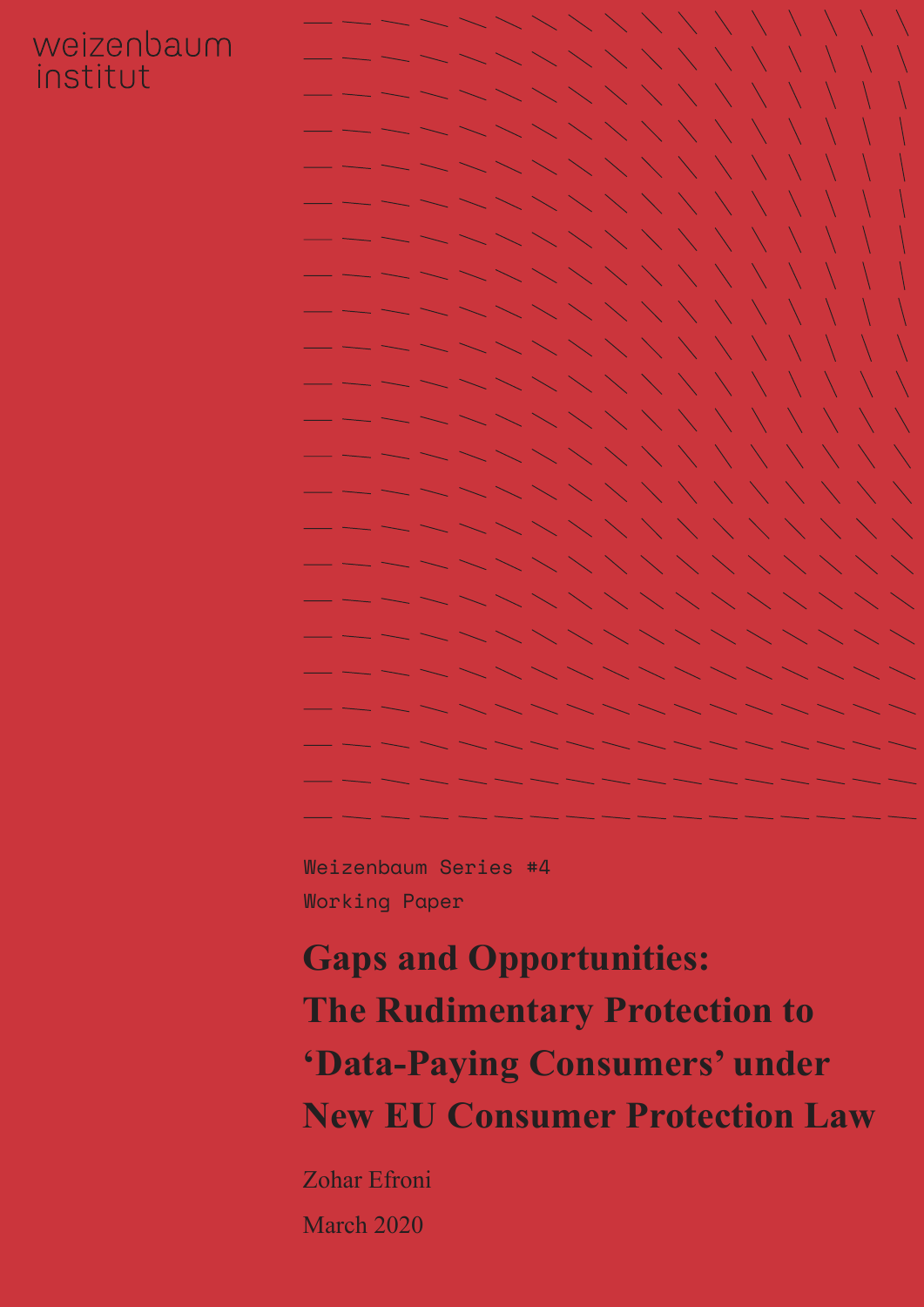#### **Weizenbaum Series**

Edited by Weizenbaum Institute for the Networked Society – The German Internet Institute

Project Coordination: Wissenschaftszentrum Berlin für Sozialforschung Reichpietschufer 50 10785 Berlin

Visiting Address: Hardenbergstraße 32 10623 Berlin Email: info@weizenbaum-institut.de Web: www.weizenbaum-institut.de

Persistent long-term archiving of this series is ensured by the Social Science Open Access Repository and the DOI registration service in Germany for social science and economic data da|ra.

DOI [10.34669/wi.ws/](http://dx.doi.org/10.34669/wi.ws/4)4

This series is available open access and is licensed under Creative Commons Attribution 4.0 (CC-BY-NC-SA 4.0): <https://creativecommons.org/licenses/by-nc-sa/4.0/>

This work has been funded by the Federal Ministry of Education and Research of Germany (BMBF) (grant no.: 16DII111, 16DII112, 16DII113, 16DII114, 16DII115, 16DII116, 16DII117 – "Deutsches Internet-Institut").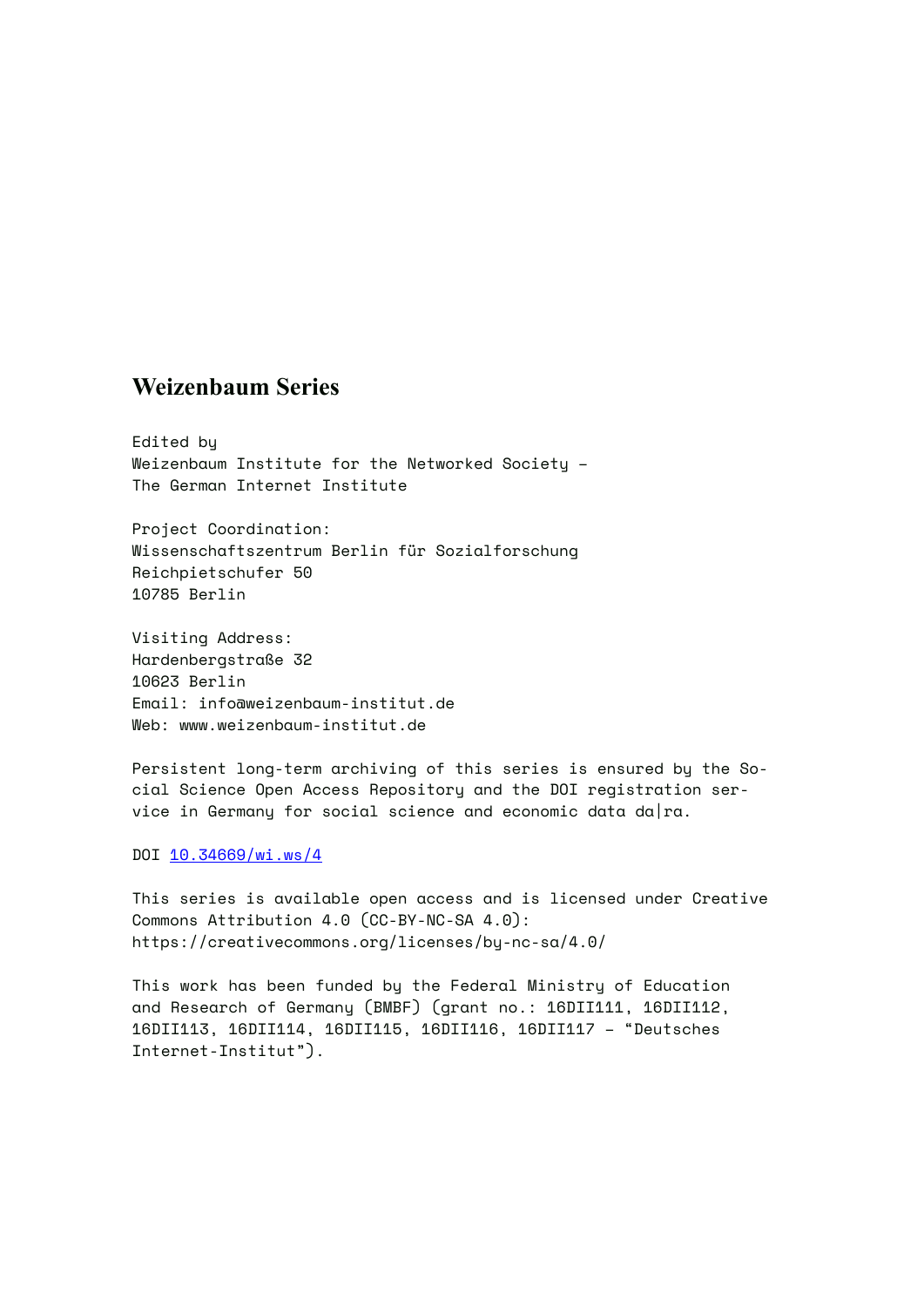Weizenbaum Series #4 Working Paper\*

# **Gaps and Opportunities: The Rudimentary Protection to 'Data-Paying Consumers' under New EU Consumer Protection Law**

Zohar Efroni\*\*

March 2020

Keywords: Digital Content Directive; Data as counter-performance; contract law; consumer protection; data protection.

\* Forthcoming in the Common Market Law Review. All websites were last accessed on 20 February 2020.

\*\* Dr Zohar Efroni, LLM, Weizenbaum Institute for the Networked Society in Berlin; Humboldt University Law Faculty, Berlin. This work was funded by the Federal Ministry of Education and Research of Germany (BMBF) under grant no 16DII111 ('Deutsches Internet-Institut'). For correspondence: [zohar.efroni@rewi.hu-berlin.de](mailto:?subject=)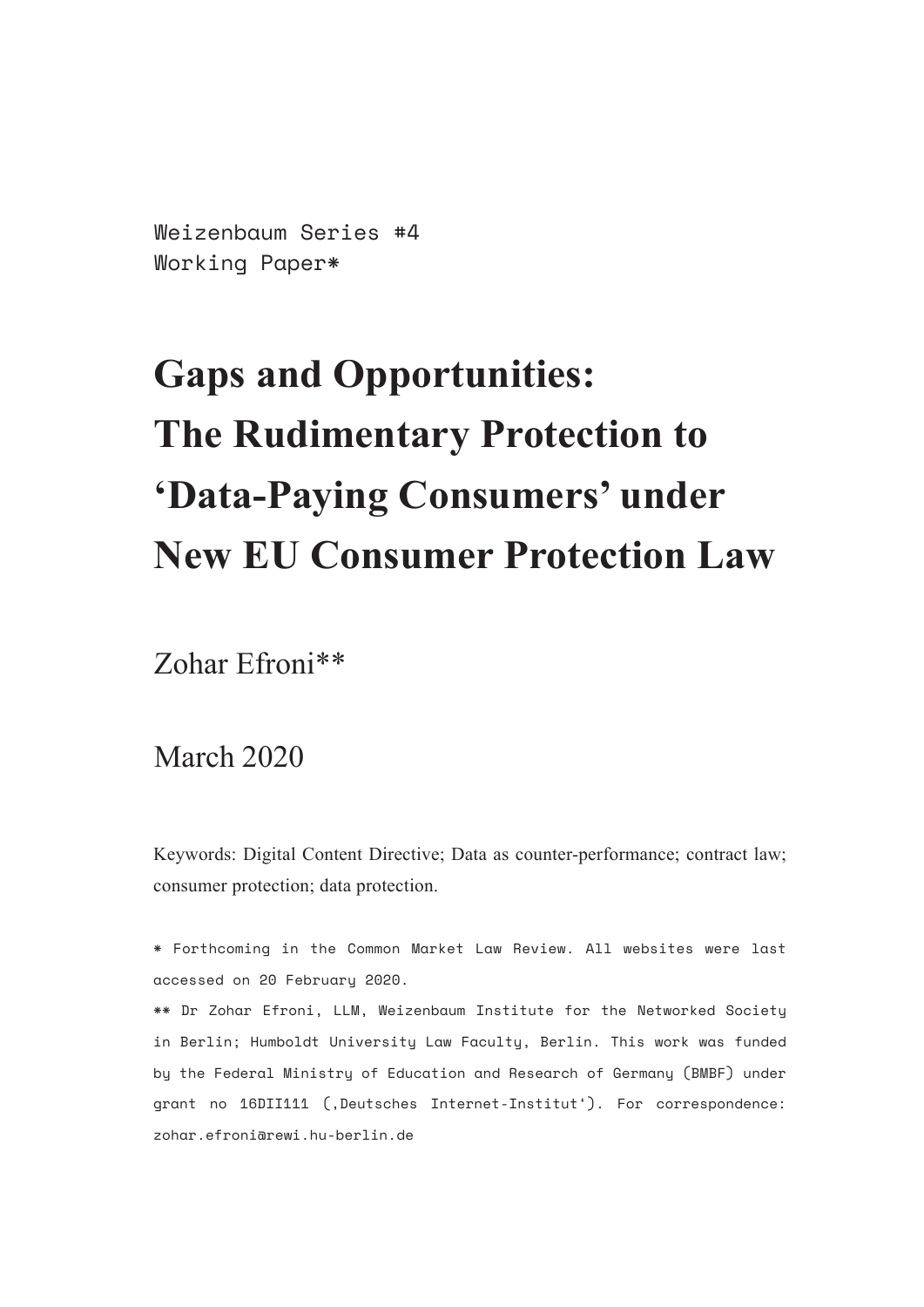## **Table of Contents**

| 3.1.1. Recognition in the Final DCSD Text                                                 |
|-------------------------------------------------------------------------------------------|
| 3.1.2. Normative Priority of EU Data Protection and Privacy Law                           |
| 3.1.3. Non-Personal Data                                                                  |
| 3.1.4. Evaluation                                                                         |
|                                                                                           |
| 3.2.1. Should Passively Provided Data Qualify as Counter-Perfor-<br>mance Under the DCSD? |
|                                                                                           |
| 4.1. How to Treat Physical Objects that are Bundled with Digital Content                  |
| 4.2. The Solution: Excluding 'Goods with Digital Elements' from the DCSD  22              |
|                                                                                           |
| 4.3.1. The General Approach                                                               |
| 4.3.2. Interface with the Consumer Rights Directive                                       |
| 4.3.3. Application of the SGD to IoT Goods                                                |
|                                                                                           |
|                                                                                           |
|                                                                                           |
|                                                                                           |
|                                                                                           |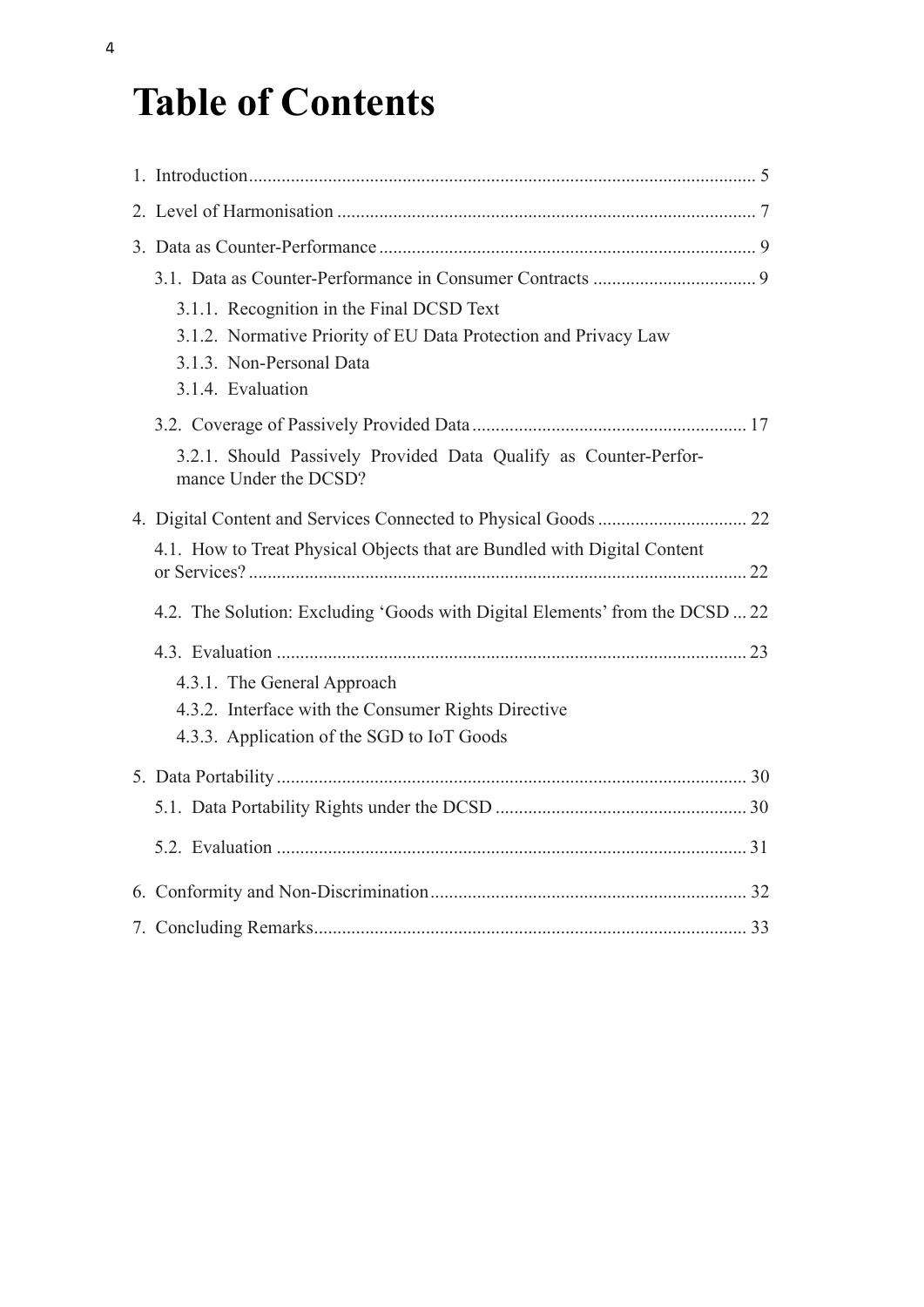## <span id="page-4-0"></span>**1. Introduction**

Not all the ostensibly free contents, services and products offered in digital form over the internet are an expression of sheer gratuitousness. Very often, traders monetise data and contents that are being provided and generated over the course of using the content or service instead of charging money for that use. For instance, Google, with its extremely popular search engine and many useful web applications, does not charge its users a cent for taking advantage of its high-quality products, provided that Google is permitted to use and monetise the data, including personal data.<sup>1</sup>

One key question is whether such arrangements constitute a valid contract where the user's counter-performance is reduced to merely providing data. Should that be the case, the next questions are what kind of a contract this is and whether the user may benefit from consumer protection law with respect to the digital contents or services even though she did not pay any price for it.

Against this backdrop and the unsuccessful attempt to harmonise European sales law more generally,<sup>2</sup> the European Commission published in December 2015 two proposals for directives that would regulate certain aspects concerning contracts for the supply of digital content  $({\rm 'COM-DCD'})^3$  and for the online sale of goods.<sup>4</sup> The proposals have triggered a lively debate that continued during the various phases of legislation,<sup>5</sup> with the European Parliament and the Council of the EU proposing along

<sup>1</sup> see<https://policies.google.com/privacy?hl=en-US>

<sup>2</sup> see [https://www.europarl.europa.eu/legislative-train/theme-connected-digital-single-market/](https://www.europarl.europa.eu/legislative-train/theme-connected-digital-single-market/file-common-european-sales-law) [file-common-european-sales-law](https://www.europarl.europa.eu/legislative-train/theme-connected-digital-single-market/file-common-european-sales-law)

<sup>3</sup> COM, 'Proposal for a Directive of the European Parliament and of the Council on certain aspects concerning contracts for the supply of digital content', COM(2015) 634 final, 2015/0287 (COD), 09.12.2015 (hereinafter 'COM-DCD').

<sup>4</sup> COM, 'Proposal for a Directive of the European Parliament and of the Council on certain aspects concerning contracts for the online and other distance sales of goods', COM(2015) 635 final, 2015/0288 (COD) 09.12.2015.

<sup>5</sup> See, e.g., Reiner Schulze, Dirk Staudenmayer and Sebastian Lohsse (eds), *Contracts for the Supply of Digital Content: Regulatory Challenges and Gaps*, *Münster Colloquia on EU Law and the Digital Economy II* (Nomos, 2017); European Law Institute (ELI), 'Statement on the European Commission's proposed directive on the supply of digital content to consumers' (ELI, 2016) [https://](https://www.europeanlawinstitute.eu/fileadmin/user_upload/p_eli/Publications/ELI_Statement_on_DCD.pdf) [www.europeanlawinstitute.eu/fileadmin/user\\_upload/p\\_eli/Publications/ELI\\_Statement\\_on\\_DCD.](https://www.europeanlawinstitute.eu/fileadmin/user_upload/p_eli/Publications/ELI_Statement_on_DCD.pdf) [pdf;](https://www.europeanlawinstitute.eu/fileadmin/user_upload/p_eli/Publications/ELI_Statement_on_DCD.pdf) Interventions submitted to the JURI Committee at the Workshop 'New rules for contracts in the digital environment' (Brussels, 17.02.2016) [http://www.europarl.europa.eu/committees/de/juri/](http://www.europarl.europa.eu/committees/de/juri/events-workshops.html?id=20160217CHE00181) [events-workshops.html?id=20160217CHE00181](http://www.europarl.europa.eu/committees/de/juri/events-workshops.html?id=20160217CHE00181). For further litrature (mostly in the German language), see Philipp Hacker, 'Daten als Gegenleistung: Rechtsgeschäfte im Spannungsfeld von DS-GVO und allgemeinem Vertragsrecht', (2019) *Zeitschrift für die gesamte Privatrechtswissenchaft*, 148-197; Niko Härting, 'Digital Goods und Datenschutz – Daten sparen oder monetarisieren? Die Reichweite des vom DinhRL-E erfassten Geschäftsmodells', 11 *Computer und Recht* (2016) 735- 740; Axel Metzger, 'Data as Counter-Performance - What Rights and Duties do Parties Have?', 8(1) *Journal of Intellectual Property, Information Technology and Electronic Commerce Law* (2017) 2-8; Andreas Sattler, 'Personenbezogene Daten als Leistungsgegenstand - Die Einwilligung als Wegbereiter des Datenschuldrechts', 72(21*) JZ* (2017), 1036-1046; Martin Schmidt-Kessel et. al., 'Die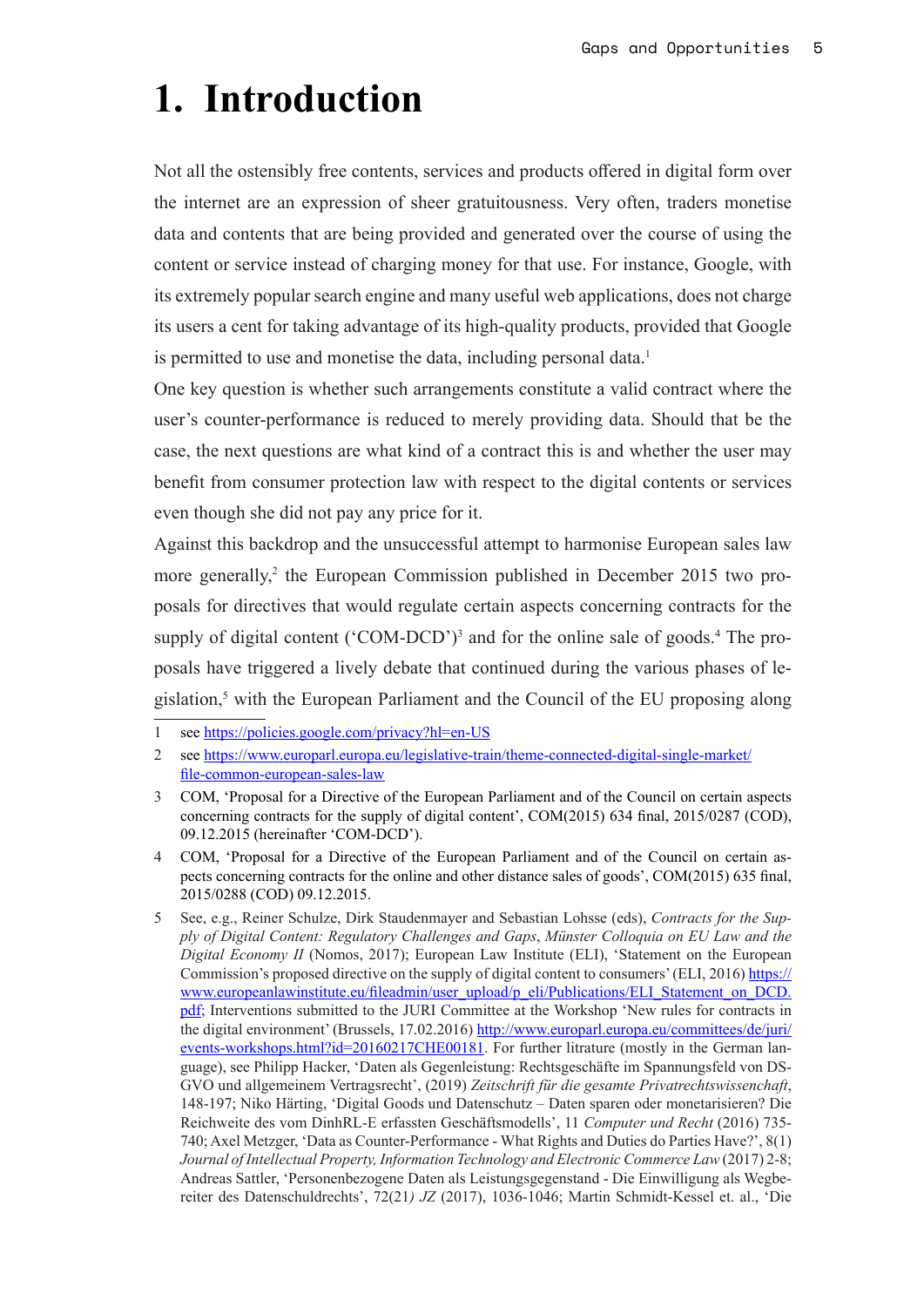the way significant changes to the original proposals ('Council-DCD' and 'EP-DCD', respectively).<sup>6</sup> At the conclusion of the trialogue negotiations in March 2019, the texts of Digital Content and Digital Services Directive and the Sale of Goods Directive received their final form<sup>7</sup> and they were consequently published over the online portal of the EU Parliament.<sup>8</sup> On the 22nd of May 2019, both directives (referred to hereinafter as 'DCSD' and 'SGD', respectively) were published in the Official Journal of the European Union.<sup>9</sup>

Some of the concerns addressed data-related aspects of the new instruments, $10$  including (1) coverage of situations, in which the consumer provides data as counter-performance instead of a price for digital content and services (referred to for convenience as 'data-paying consumers'); (2) the inclusion of embedded digital content (in the current texts of the directives: 'goods with digital elements') within the scope of the DCD

- 6 For the draft of the Digital Content Directive, see Council, 'Proposal for a Directive of the European Parliament and of the Council on certain aspects concerning contracts for the supply of digital content (First reading) – General approach', 9901/17 ADD 1, 2015/0287 (COD), 01.06.2017 (hereinafter 'Council-DCD'); European Parliament, 'Report on the proposal for a directive of the European Parliament and of the Council on certain aspects concerning contracts for the supply of digital content (COM(2015)0634 – C8-0394/2015 – 2015/0287(COD))', A8-0375/2017, 27.11.2017; (hereinafter referred to as 'EP-DCD').
- 7 Nikolina Sajn, 'Briefing, `Contracts for the supply of digital content and digital services`', PE 635.601 – March 2019, [http://www.europarl.europa.eu/RegData/etudes/BRIE/2019/635601/](http://www.europarl.europa.eu/RegData/etudes/BRIE/2019/635601/EPRS_BRI(2019)635601_EN.pdf) [EPRS\\_BRI\(2019\)635601\\_EN.pdf](http://www.europarl.europa.eu/RegData/etudes/BRIE/2019/635601/EPRS_BRI(2019)635601_EN.pdf).
- 8 See [http://www.europarl.europa.eu/news/en/press-room/20190321IPR32116/parliament-boosts](http://www.europarl.europa.eu/news/en/press-room/20190321IPR32116/parliament-boosts-consumer-rights-online-and-offline)[consumer-rights-online-and-offline](http://www.europarl.europa.eu/news/en/press-room/20190321IPR32116/parliament-boosts-consumer-rights-online-and-offline).
- 9 DIRECTIVE (EU) 2019/770 OF THE EUROPEAN PARLIAMENT AND OF THE COUNCIL of 20 May 2019 on certain aspects concerning contracts for the supply of digital content and digital services, OJ L 136/1 (hereinafter 'DCSD'); DIRECTIVE (EU) 2019/771 OF THE EUROPEAN PARLIAMENT AND OF THE COUNCIL of 20 May 2019 on certain aspects concerning contracts for the sale of goods, amending Regulation (EU) 2017/2394 and Directive 2009/22/EC, and repealing Directive 1999/44/EC, OJ L 136/28 (hereinafter 'SGD').
- 10 Axel Metzger et al. 'Data-Related Aspects of the Digital Content Directive', (2018) 9(1) *Journal of Intellectual Property, Information Technology and Electronic Commerce Law*, [https://www.jipitec.](https://www.jipitec.eu/issues/jipitec-9-1-2018/4682) [eu/issues/jipitec-9-1-2018/4682](https://www.jipitec.eu/issues/jipitec-9-1-2018/4682) at 90-109.

Richtlinienvorschläge der Kommission zu Digitalen Inhalten und Online-Handel - Teil 1', (2016) *European Union Private Law Review Fokus* 2-8; Martin Schmidt-Kessel et. al., 'Die Richtlinienvorschläge der Kommission zu Digitalen Inhalten und Online-Handel - Teil 2', (2016) *European Union Private Law Review Fokus* 54-70; Louisa Specht, 'Daten als Gegenleistung - Verlangt die Digitalisierung nach einem neuen Vertragstypus?', 72(15-16) *JZ* (2017), 763-770; Gerald Spindler, 'Verträge über digitale Inhalte – Anwendungsbereich und Ansätze Vorschlag der EU-Kommission zu einer Richtlinie über Verträge zur Bereitstellung digitaler Inhalte', 19(3) *MultiMedia und Recht. Zeitschrift für IT-Recht und Recht der Digitalisierung* (2016), 147-153; Gerald Spindler, 'Verträge über digitale Inhalte – Haftung, Gewährleistung und Portabilität Vorschlag der EU-Kommission zu einer Richtlinie über Verträge zur Bereitstellung digitaler Inhalte', 19(4) *MultiMedia und Recht. Zeitschrift für IT-Recht und Recht der Digitalisierung* (2016), 219-224; Friedrich Graf von Westphalen, 'Richtlinienentwurf der Kommission betreffend die Bereitstellung digitaler Inhalte und das Recht des Verbrauchers auf Schadensersatz', (2016) *Betriebs-Berater*, 1411-1418; Friedrich Graf von Westphalen and Cristiane Wendehorst, 'Hergabe personenbezogener Daten für digitale Inhalte - Gegenleistung, bereitzustellendes Material oder Zwangsbeitrag zum Datenbinnenmarkt?', (2016) *Betriebs-Berater* 2179-2187.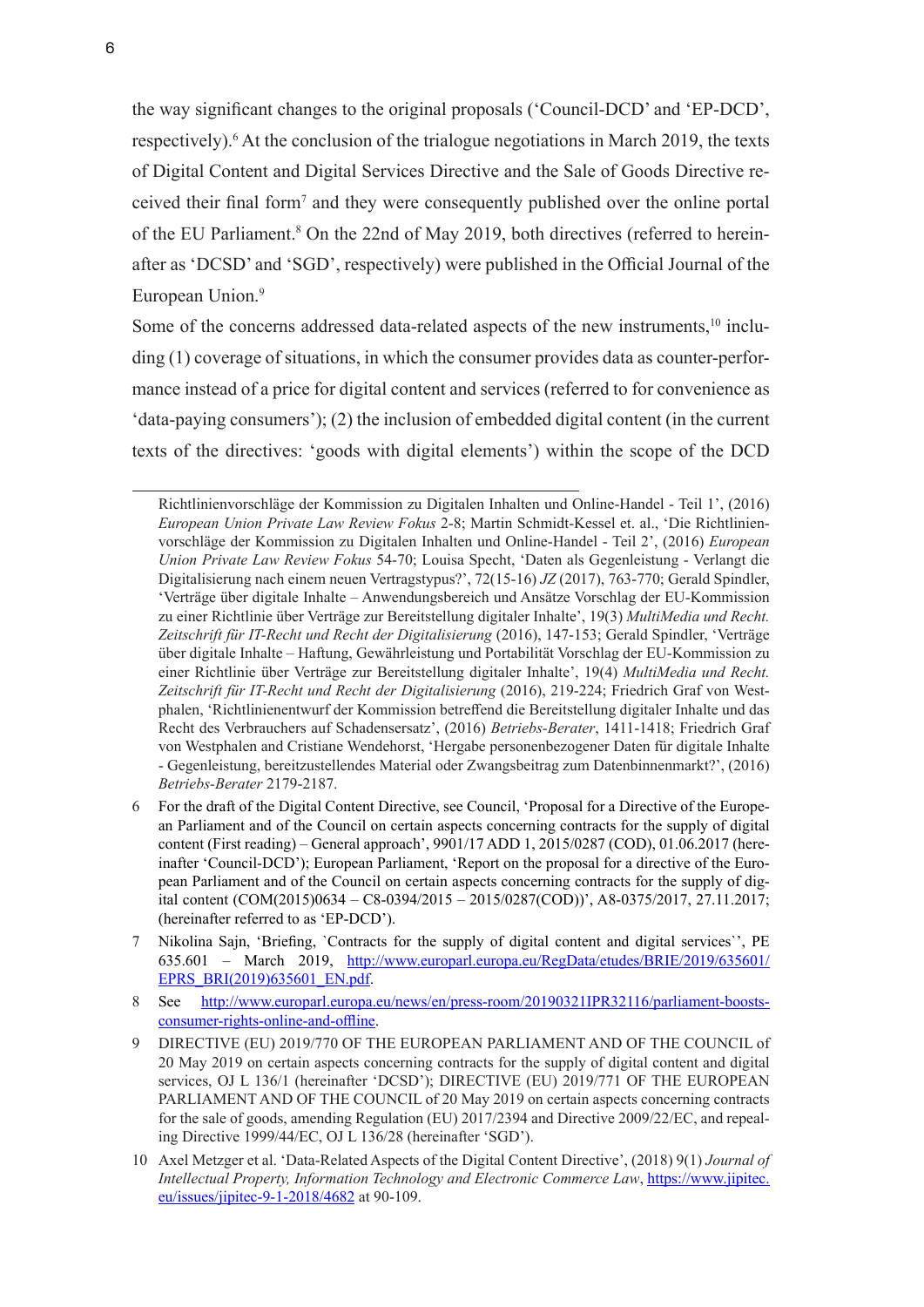<span id="page-6-0"></span>proposal; (3) data portability under the scheme of the DCD proposal and its relationship to the GDPR; and (4) aspects related to conformity, modification and termination. Within the emerging legal framework as applied to data-paying consumers, the explicit inclusion of (only) personal data (but possibly not any other data) as counter-performance under the DCSD and the simultaneous application of the GDPR to such situations have drawn much attention during the legislation phase.<sup>11</sup> Another important question focused on the application of the Commission's proposal only to data that are actively provided by the consumer rather also to data that are passively collected under the consumer's general permission to conduct such collection.<sup>12</sup>

With the entry into force in June 2019 of both directives under their amended titles (adding 'digital services' to the title of the Commission's proposal)<sup>13</sup> it is a suitable time to revisit these issues while devoting special attention to the application of the DCSD – alongside other digital consumer protection instruments in the EU – to data-paying consumers.

## **2. Level of Harmonisation**

The aim of the DCSD is to fully harmonise certain requirements concerning contracts between traders and consumers for the supply of digital content or services (Recital 11 DCSD). As stated there, the DCSD is explicitly designed to harmonise 'rules on the conformity of digital content or a digital service with the contract, remedies in the event of a lack of such conformity or a failure to supply and the modalities for the exercise of those remedies, as well as on the modification of digital content or a digital service'.

Article 4 prohibits Member States from introducing more or less stringent provisions concerning DCSD-regulated areas unless otherwise specially provided in the directive. Recitals 12 through 17 lay out a fairly long list of matters, in which Member States are not strictly bound by the DCSD. These matters include national rules on the formation, validity, nullity or effects of contracts, the legal nature or classification of the

<sup>11</sup> See e.g., Fryderyk Zoll, 'Personal Data as Remuneration in the Proposal for a Directive on Supply of Digital Content' in Schulze, Staudenmayer and Lohsse (eds) (2017) n. 5 at 178.

<sup>12</sup> Axel Metzger et al. (2018) n. 10 at 95-96.

<sup>13</sup> The title of the directive concerning the sale of goods has been amended to cover 'certain aspects concerning contracts for the sale of goods' while changing the originally proposed title covering 'contracts for the online and other distance sales of goods' in order to include also goods that are being sold face-to-face by retailers. The intention was to avoid divergent regulation. See Recital 9 SGD. In addition, also the title of the DCD proposal has been amended to explicitly cover digital services alongside digital content.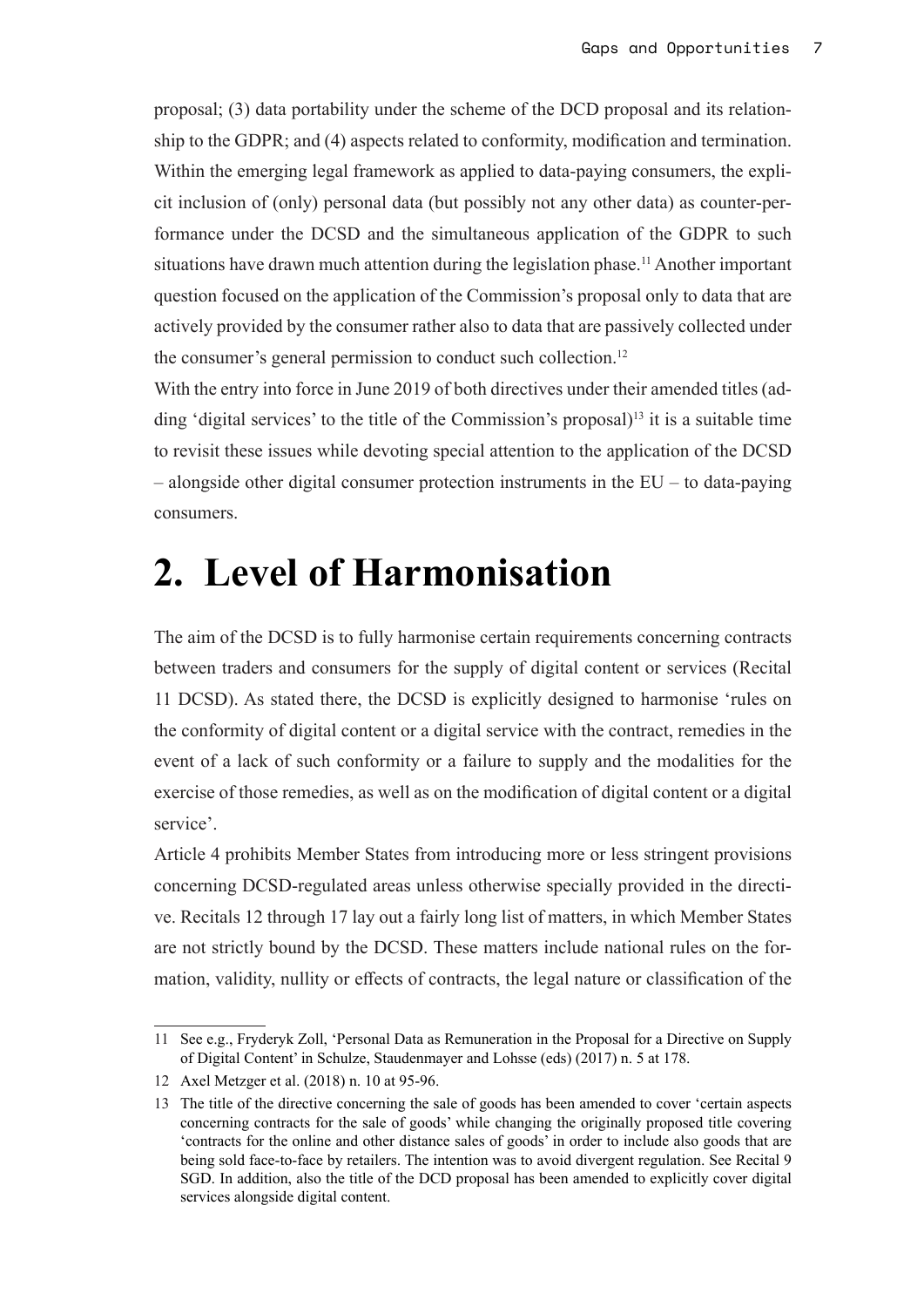contract, remedies for hidden defects and claims against any third party that is not the trader (Recitals 12-13).

For completing the picture, the Sale of Goods Directive has a similar maximum harmonisation agenda regarding that aspects its targets.14 The DCSD's definition of a 'trader' (Article  $2(5)$  DCSD)<sup>15</sup> is virtually identical to the definition of the SGD's definition of a 'seller' (Article 2(3) SGD).<sup>16</sup> Member States enjoy a broad latitude to extend the application of the DCSD to parties that are not strictly 'consumers' in the meaning of the DCSD (Recital 16). There is a parallel statement in Recital 21 SGD. At the same time, Member States might be more restricted in expanding the general application scope of the directive to parties that are not strictly 'traders' in the meaning of the DCSD. This conclusion can be derived from Recital 18 DCSD, which allows to extend the scope of the directive specifically to platform providers that do not fulfil the requirements of a trader under the DCSD.<sup>17</sup> There is a parallel provision in Recital 23 SGD. That said, it appears that Member States have a broader leeway in expending the scope of liability to third parties that do not qualify as traders.<sup>18</sup>

The new DCSD harmonises the duty of the trader to supply (Article 5), which in the usual case should take place without undue delay after the conclusion of the contract. It further imposes on traders extensive duties of objective and subjective conformity in performing their part of the contract (Articles 6, 7, and 8). Among other things, the Directive contains burden of proof rules that benefit consumers (Article 12) and sets forth the rights to consumer remedy where the trader fails to supply (Article 13) or fails to comply with the conformity requirements. The remainder of this article focuses on the implication of the DCSD (and relevant legal instruments that apply in parallel)

<sup>14</sup> Recital 10, SGD.

<sup>15</sup> ''trader' means any natural or legal person, irrespective of whether privately or publicly owned, that is acting, including through any other person acting in that natural or legal person's name or on that person's behalf, for purposes relating to that person's trade, business, craft, or profession, in relation to contracts covered by this Directive.'

<sup>16</sup> ''seller' means any natural person or any legal person, irrespective of whether privately or publicly owned, that is acting, including through any other person acting in that natural or legal person's name or on that person's behalf, for purposes relating to that person's trade, business, craft or profession, in relation to contracts covered by this Directive.'

<sup>17</sup> See also, Karin Sein and Gerald Spindler, 'The new Directive on Contracts for the Supply of Digital Content and Digital Services – Scope of Application and Trader's Obligation to Supply – Part 1' (2019) 15(3) *ERCL* 257, 261 (noting that the platform provider must in such case undertake the obligation to provide the digital content or service).

<sup>18</sup> Recital 13 DCSD: 'Member States also remain free, for example, to regulate liability claims of a consumer against a third party other than a trader that supplies or undertakes to supply the digital content or digital service, such as a developer which is not at the same time the trader under this Directive.'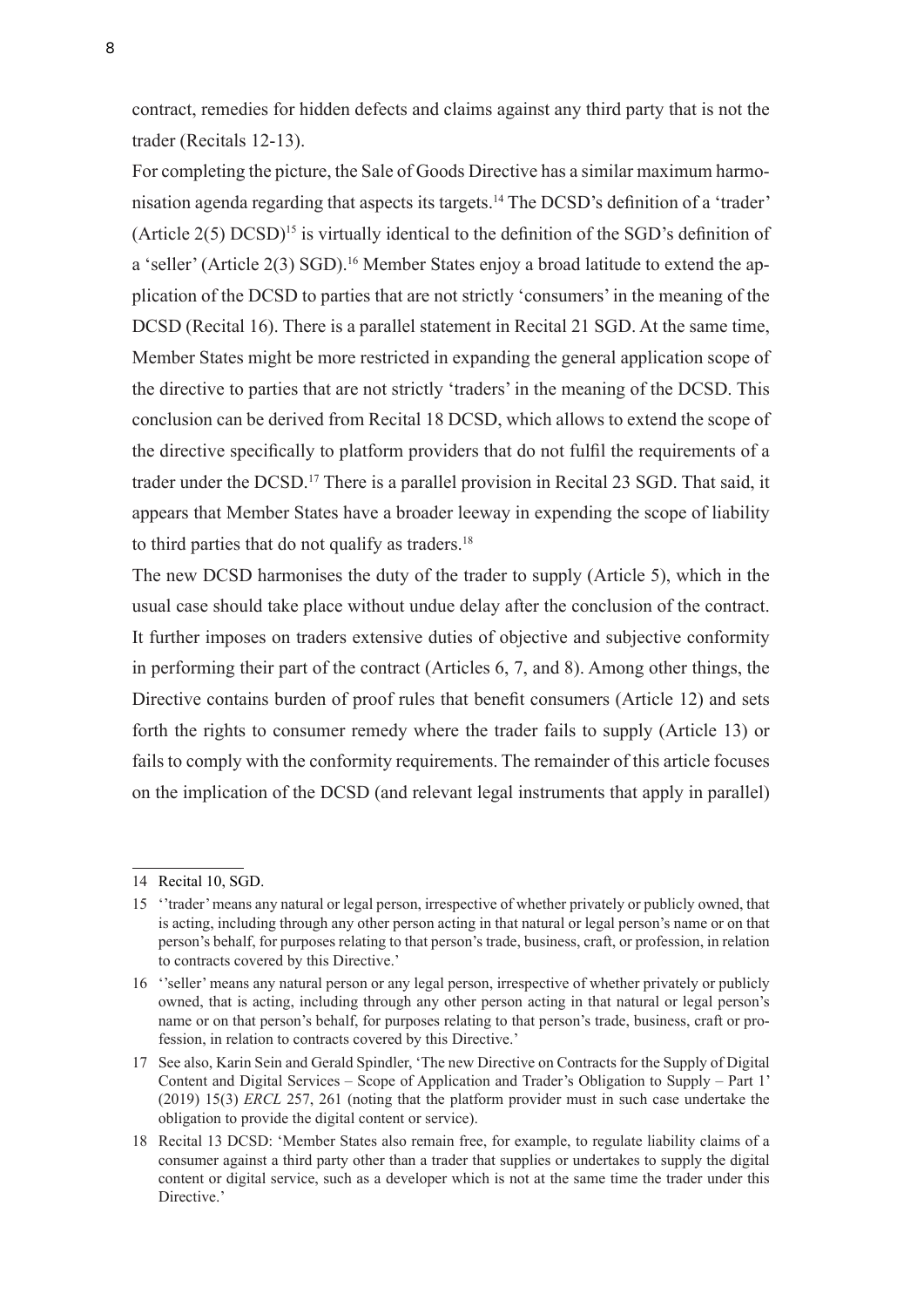<span id="page-8-0"></span>for data-paying consumers and highlights some gaps in the consumer protection scheme in this specific context.

## **3. Data as Counter-Performance**

### **3.1. Data as Counter-Performance in Consumer Contracts**

#### **3.1.1. Recognition in the Final DCSD Text**

The COM-DCD included a provision that extended the scope of the directive to cases where the consumer actively provides, in exchange for digital content, counter-performance other than money in the form of personal data or any other data.<sup>19</sup>

This language and the accompanying recitals triggered amendment proposals by the European Parliament and the Council, as well as an opinion by the European Data Protection Supervisor. The latter was quite critical toward the idea of personal data functioning as counter-performance in bargains that have a commercial context.<sup>20</sup> Several commentators recommended to explicitly regard data (including personal data) as counter-performance within the scope of the DCD in order to avoid unwarranted discriminatory treatment based on the type of counter-performance the consumer provides.<sup>21</sup>

The DCSD now clarifies this central question: Personal data that are provided by the consumer in exchange for digital content or digital services constitute a bargain that is in principle covered by the directive. This coverage rule is subject to two exceptions: (1) when the personal data is provided by the consumer is exclusively processed by the trader for the purpose of supplying the digital content or digital services, or (2) for allowing the trader to comply with legal requirements to which the trader is subject, and in both cases, the trader does not process that data for any other propose.<sup>22</sup> The two

<sup>19</sup> Article 3(1) and Recital 13, 14 COM-DCD.

<sup>20</sup> EDPS, 'Opinion 4/2017 on the Proposal for a Directive on certain aspects concerning contracts for the supply of digital content' (EDPS, 14 March 2017), https://edps. europa.eu/sites/edp/files/publication/17-03-14\_opinion\_ digital\_content\_en.pdf. The opinion noted that '[t]here might well be a market for personal data, just like there is, tragically, a market for live human organs, but that does not mean that we can or should give that market the blessing of legislation.' ibid para. 17.

<sup>21</sup> See e.g., Vanessa Mak, 'The new proposal for harmonised rules on certain aspects concerning contracts for the supply of digital content – In-Depth Analysis' in *The new proposal for harmonized rules on certain aspects concerning contracts for the supply of digital content*, Workshop for the JURI Committee, EP (2016) 10-11; Axel Metzger et al. (2018) n. 10 at 96.

<sup>22</sup> Art. 3(1) DCSD.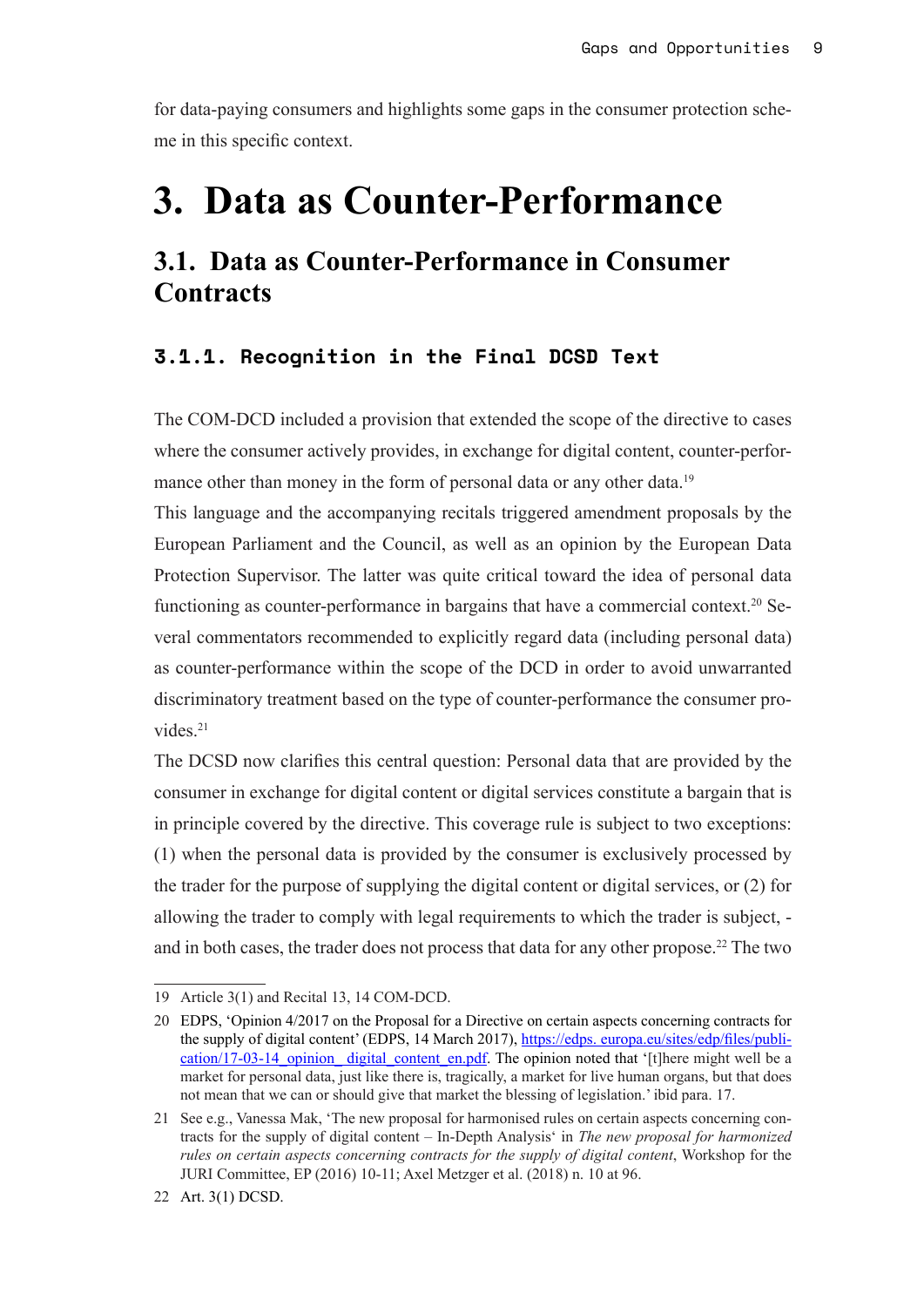<span id="page-9-0"></span>exceptions address situations, in which the data users provide have a function other than as a contractual quid pro quo. Since questions of contractual formation and validity are left to be answered by domestic laws, $^{23}$  domestic classification of the exchange as a 'contract' remains a general threshold for the application of the DCSD.

At the same time, the DCSD (as opposed to the COM-DCD) no longer includes the phrase 'counter-performance' in connection with personal data provided by the consumer. It further omitted the phrase 'in exchange' which referred in the COM-DCD directly to the phrase 'a consumer actively provid[ing] counter-performance other than money in the form of personal data or any other data.'

The reason for this new wording seems to be the wish to avoid the impression that the directive encourages bargains in which consumers commercialise their personal data.24 However, this attempt to downplay the commercial dimension obviously does not indicate that the DCSD in fact excludes situations where personal data replace other forms of contractual consideration (mainly, money paid by the consumer).25 Rather, the provisions of Article 3(1) DCSD, which delineate the scope of the directive and the limitations thereto, are decisive on this matter. In light of the clear language of the second sentence of Article 3(1) DCSD, dropping the phrase 'counter-performance' turns out being rather a semantic, not a substantive, alteration.

### **3.1.2. Normative Priority of EU Data Protection and Privacy Law**

Regarding the application of the EU General Data Protection Regulation (GDPR) to personal data that are provided as counter-performance, the DCSD now states that in the case of any conflict, the GDPR overrides provisions under the DCSD.<sup>26</sup> The same applies to conflicts with the e-Privacy directive (Directive  $2002/58/EC$ ).<sup>27</sup> The clear priority rule favouring EU data protection and privacy law is helpful at least on a formal-theoretical level for resolving questions of parallel application. The 'consumer' in terms of the DCSD and the 'data subject' in terms of data protection law are often one and the same person in a situation covered by both legal instruments. Similarly, a 'con-

<sup>23</sup> Recitals 12, 24 DCSD and Art. 3(10) DCSD.

<sup>24</sup> cf. Recital 24 DCSD ('While fully recognising that the protection of personal data is a fundamental right and that therefore personal data cannot be considered as a commodity […]').

<sup>25</sup> Karin Sein and Gerald Spindler (2019) n. 17 at 263.

<sup>26</sup> DCSD Art. 3(8).

<sup>27</sup> ibid.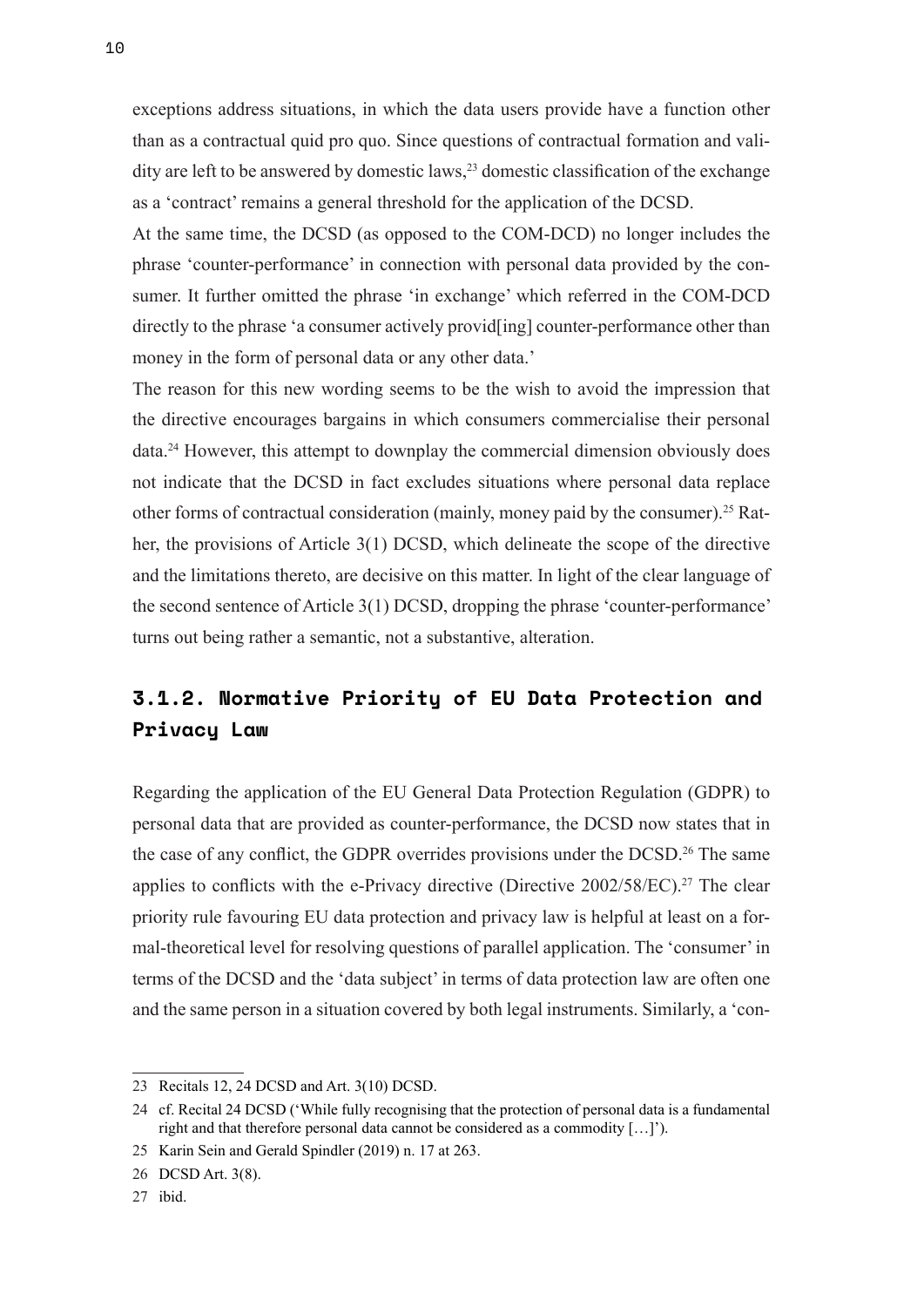troller' in terms of data protection law often qualifies as a 'trader' under the DCSD. As the two regimes apply in parallel, $28$  tension points will certainly emerge.

Essentially, data protection law provides instructions on the conditions under which personal data may be used. Those instructions continue to apply in consumer contracts scenarios, in which the parties regard the extension of personal data a central part of the bargain, and indeed, as a performance mandated by contract. As data protection law intervenes with the operation of contract law, <sup>29</sup> and essentially, in the ability of the parties to autonomously determine the terms of the bargain and the nature of their mutual obligations, it is important to understand how far this intervention reaches and what the consequences to the parties are.

The bright-line rule stated in the DCSD regarding the overriding normative power of data protection law should help domestic legislatures and courts that reach those tension points with the task of interpreting and applying the 'correct' legal regime if both do not lead to the same result. This rule represents the general understanding that neither contract law in general nor specific consumer protection provisions can derogate from the level of protection persons enjoy under data protection and privacy law. More precisely, consumer protection under the DCSD should be 'without prejudice' to the body of law covered under the mentioned EU data protection and privacy legislation. Indeed, according to Article 3(8) DCSD, data protection and privacy law prevails in the case of a conflict with the provisions of the DCSD. Following this instruction, a case in which data protection and privacy laws are more restrictive regarding the use of data as counter-performance would reflect the logic of the priority rule. Simply put, the parties cannot 'contract around' data protection and privacy law to the detriment of the data subject with regard to the conditions under which using personal data is permissible, and the DCSD can neither dictate nor underpin less stringent, private arrangements in this respect.

A prominent example for a tension point between the two regimes, which had been intensively discussed in the literature but not conclusively resolved yet, is the interplay between the 'personal data as counter performance' model supported by the DCSD and the restriction on coupling between consent to data processing and the provision of goods or services where the personal data is not necessary for the performance of

<sup>28</sup> Carmen Langhanke and Martin Schmidt-Kessel, 'Consumer Data as Consideration', 6 *Journal of European Consumer and Market Law* (2015), 218-223, at 219 ff. (suggesting that two 'layers' of consumer protection apply in such cases).

<sup>29</sup> One example of such explicit intervention concerns the obligation of the trader in the case of termination of a contract, in which the consumer has provided personal data as consideration, Article 16(2) DCSD states that '[i]n respect of personal data of the consumer, the trader shall comply with the obligations applicable under Regulation (EU) 2016/679'.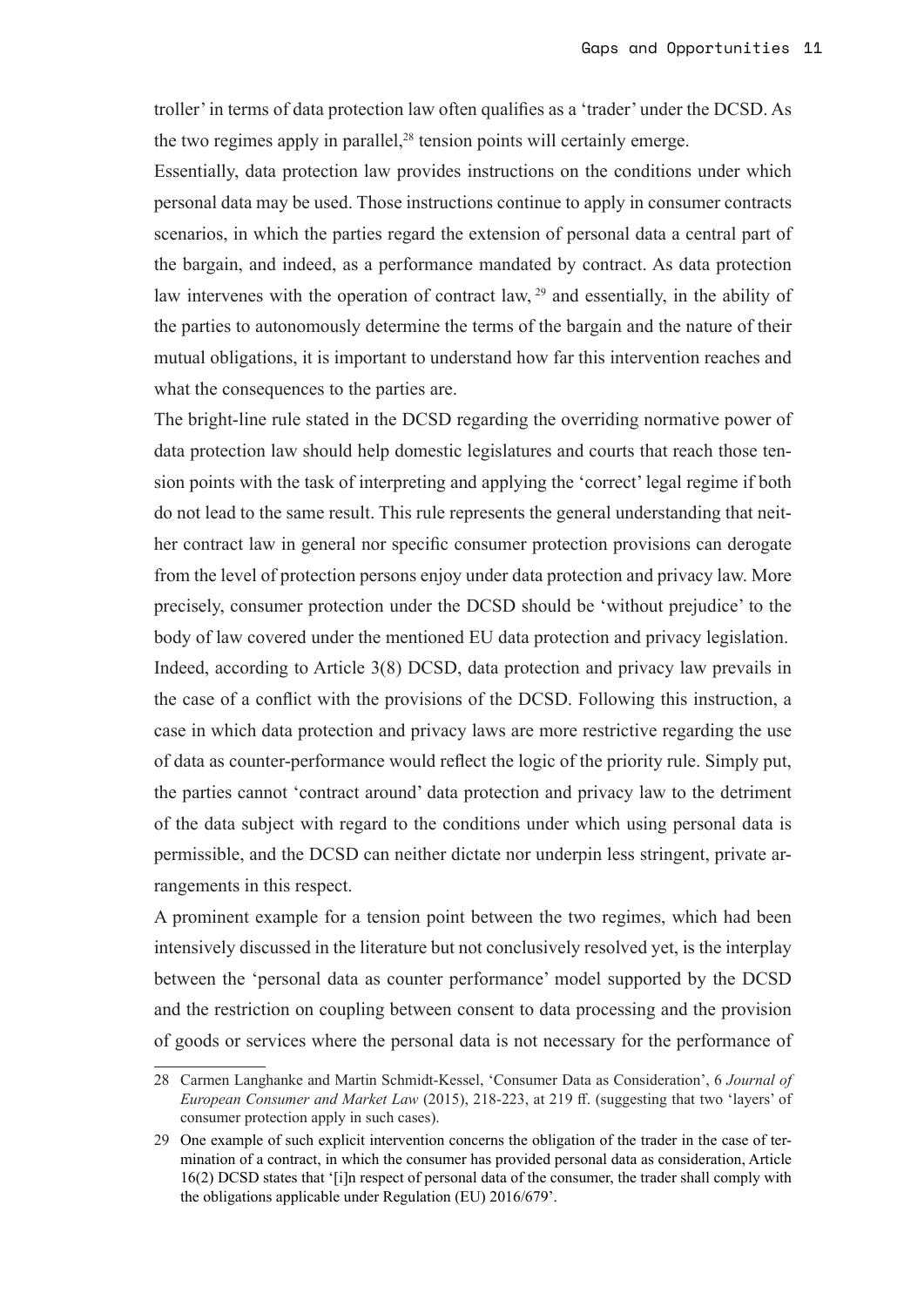the contracts (Article 7(4)GDPR and Recital 43 GDPR). A strict interpretation to the GDPR on this point would invalidate consent in many cases the DCSD would cover, specifically, where personal data is not being exclusively processed by the trader for the purpose of supplying the digital content or digital service and where providing the data replaces payment of a price for those 'free' content and services provided online.<sup>30</sup> But such a strict interpretation appears to create a striking inconsistency between the GDPR and the DCSD, which has led some commentators to advocate for a more permissive interpretation of the GDPR's prohibition on coupling to the effect that it does not outlaw what Article 3(1) DCSD permits and targets as an area in which consumer protection is warranted.31

The Court of Justice of the European Union (CJEU) had recently the opportunity to insert some clarity on this critical issue in its Planet49 decision (albeit considered under former EU law that preceded the enactment of the DCSD), but it preferred not to do so on procedural grounds.32 There is little doubt that the CJEU will have to revisit this matter soon.

The tension between the GDPR and the DCSD on the issue of coupling exemplifies a situation, in which data protection law would be more restrictive regarding the use of personal data in a scenario the DCSD explicitly intends to address. Consider, however, the opposite situation: What should be the implementation strategy if data protection law is more permissive about the use of personal data than contracts subject to the DCSD? One example that comes to mind is a termination situation, in which the trader invokes its legitimate interests as the legal ground for a continuous, post-termination use of personal data against the wish of the consumer.<sup>33</sup>

<sup>30</sup> Niko Härting (2016) n. 5 at 738-749.

<sup>31</sup> Axel Metzger (2017) n. 5, under section 4.3. See also, Andreas Sattler, 'Personenbezug als Hindernis des Datenhandels', in Pertot and Schmidt-Kessel (eds), *Rechte an Daten* (forthcoming).

<sup>32</sup> C-673/17, *Planet49 GmbH v. Bundesverband der Verbraucherzentralen und Verbraucherverbände – Verbraucherzentrale Bundesverband e.V.*, [2019] ECLI:EU:C:2019:801, para 64 ('Lastly, it should be noted that the referring court has not referred to the Court the question whether it is compatible with the requirement that consent be 'freely given', within the meaning of Article 2(h) of Directive 95/46 and of Article 4(11) and Article 7(4) of Regulation 2016/679, for a user's consent to the processing of his personal data for advertising purposes to be a prerequisite to that user's participation in a promotional lottery, as appears to be the case in the main proceedings, according to the order for reference, at least as far as concerns the first checkbox. In those circumstances, it is not appropriate for the Court to consider that question.').

<sup>33</sup> Theoretically speaking, under certain interpretations of the GDPR, the legitimate interests of the controller might justify such continuous data processing irrespective of the wish of the data subject to discontinue such use. cf. Andreas Sattler, 'Autonomie oder Determinismus – Welchen Weg geht das Datenschuldrecht?' forthcoming in Friedewald, Lamla, Hess and Ochs (eds), *Forum Privatheit – Die Zukunft der Datenökonomie: Zwischen Geschäftsmodell, Kollektivgut und Verbraucherschutz* (Springer, 2019) at 15 ff. For discussion on the consumer's termination rights under the DCSD and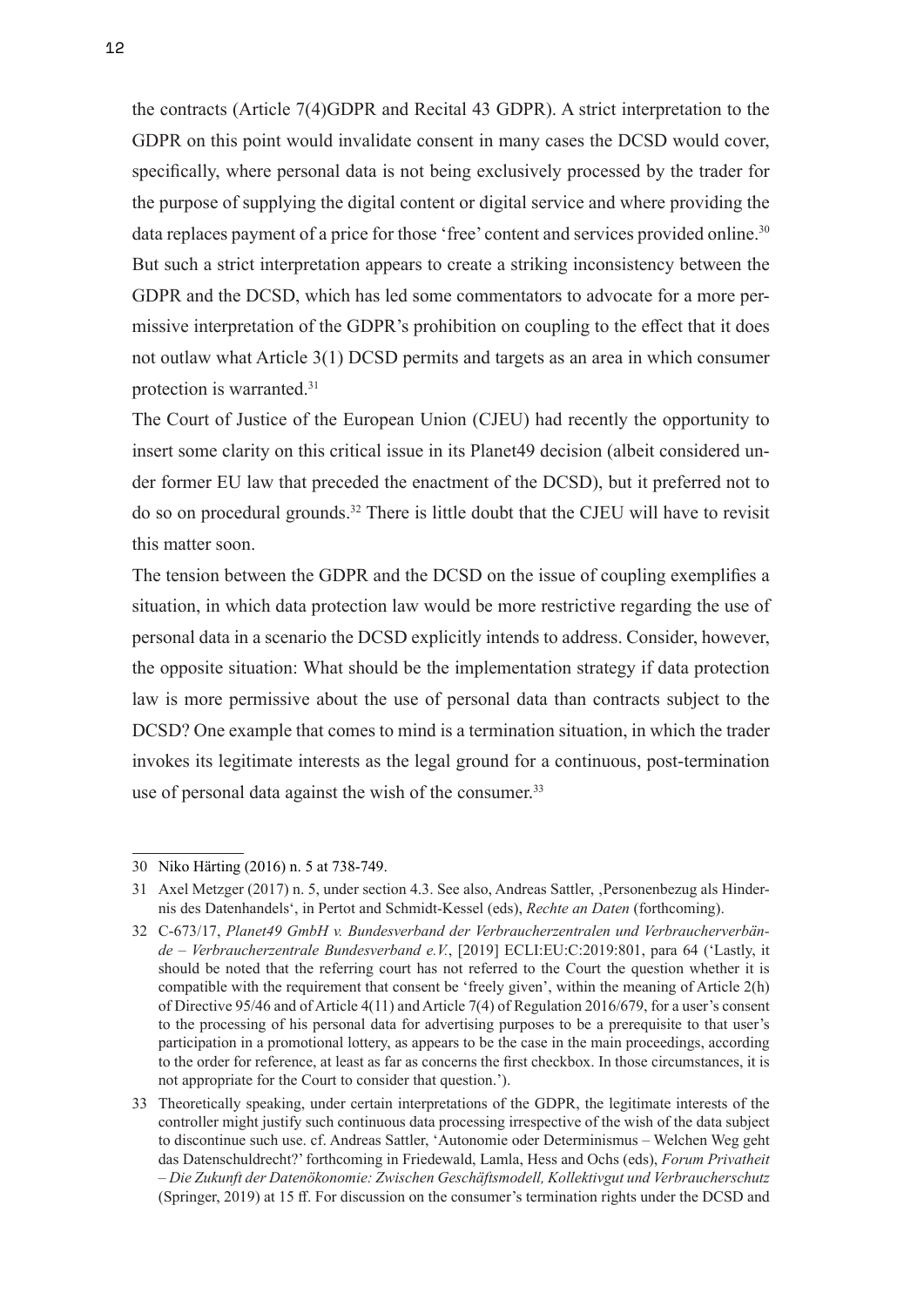<span id="page-12-0"></span>Consider the following hypothetical: A music streaming services offers one month of free subscription under the condition that the service may collect personal data (such as regarding musical preferences of the user) and use this information for targeted marketing. Upon the expiry of the free trial, the user is obligated to pay a monthly subscription fee, and she has that option to deactivate the collection and use of personal data for targeted marketing. The user in this example decides to terminate the contract before the end of the free trial, and the trader claims to have the right to keep some personal data, as permitted under Article 6(1)(f) GDPR, based on its legitimate interest to prevent the same user from attempting another free trial of the same music service. Assume further that a domestic law generally provides that in case of a data-paying consumer, traders must, upon termination, permanently delete all the data that the consumer has provided as counter-performance.

Strictly applying Article 3(8) DCSD here would mean that such continuous use, as claimed by the trader to be legitimate under the GDPR, is permissible also under the DCSD, since it does not derogate from the rights of the data subject. In addition, the DCSD neither regulates the rights of traders to enforce contractual obligations against consumers to provide personal data nor the trader's entitlement to a continuous use of personal data after termination. It is an interesting question whether a consumer-friendly domestic rule that would flatly prohibit post-termination use of personal data in the case of legitimate interests of the trader under Article 6(1)(f) GDPR would contravene, or rather, reinforce the no-prejudice rule. A systematic reading of the DCSD would indicate that such a domestic regulation might breach the DCSD's no-prejudice rule – assuming that, in line with its Recital 4, the GDPR not only secures the rights of data subjects to exercise control over use of their data but also strikes a balance with the interests of others.

#### **3.1.3. Non-Personal Data**

Under the final text of the DCSD, some ambiguity remains regarding non-personal data that may function as counter-performance. The DCSD abandoned the phrase 'any other data' that had been included in the COM-DCD. Article 3(1) now speaks merely of cases where the 'consumer provides or undertakes to provide personal data to the

its intersection with trader's obligations under the GDPR, see Sein and Spindler, 'The new Directive on Contracts for Supply of Digital Content and Digital Services – Conformity Criteria, Remedies and Modifications – Part 2', (2019) 15(4) *ERCL* 365, 379 ff.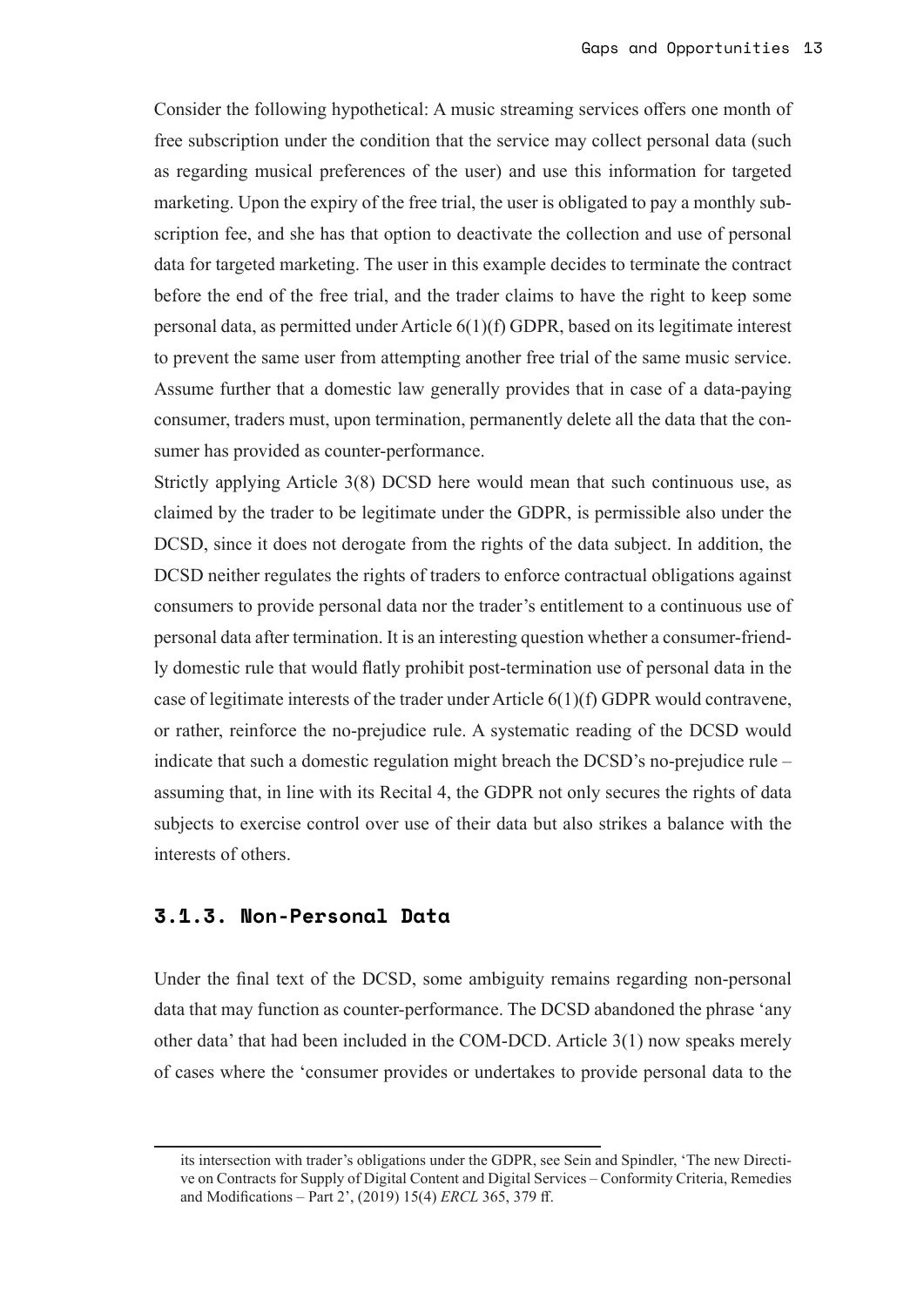trader.' The remaining question is whether data that do not qualify as personal data may also fall under this provision.

The DCSD draws systematic distinctions between personal and non-persona data – but in a different context. Such a distinction can be observed in the regulation of user-generated content under Article 16(3)-(4) DCSD. These provisions address termination and traders' obligations generally to 'refrain from using any content […] which was provided or created by the consumer when using the digital content or digital service supplied by the trader' after termination, $34$  and also to make available to the consumer any such content at the request of the consumer.<sup>35</sup>

Also regarding conformity obligations, so it appears according to the context, Recital 50 DCSD provides that 'traders should make use of standards, open technical specifications, good practices and codes of conduct, including in relation to the commonly used and machine-readable format for retrieving the content other than personal data, which was provided or created by the consumer when using the digital content or digital service' (emphasis added). These examples demonstrate that the drafters of the DCSD use a specific wording when they want to refer to non-personal data ('content other than personal data') similar to the why in which the drafters of the COM-DCD used a specific wording to achieve the same purpose ('any other data').

Under the final DCSD text, user-generated content is such that was generated (that is, 'provided or created' in the wording of Article 16(3)-(4) DCSD) by the consumer in the course of using the digital good or service. At the same time, that content by definition does not qualify as 'personal data.'36 Further, it is important to mention that references to user-generated content do not appear in the context of data as counter-performance under the DCSD, and indeed, it does not function as such in that specific context. User-generated content is typically content that is being uploaded as consumers are using the digital good or service - almost as a by-product of already ongoing relationships or relationships that have been terminated, but not necessarily as a contractual condition or obligation imposed on the consumer.<sup>37</sup> This is not to say,

<sup>34</sup> Article 16(3) DCSD.

<sup>35</sup> Article 16(4) DCSD.

<sup>36</sup> It has been observed that that likelihood of user-generated content not qualifying as personal data is quite low. See Karin Sein and Gerald Spindler (2019) n. 33 at 382; Mischau, 'Daten als "Gegenleistung" im neuen Verbrauchervertragsrecht' (forthcoming 2020 in *Zeitschrift für die gesamte Privatrechtswissenchaft* ) at \*5.

<sup>37</sup> In practice, traders can draft the contract in such a way that secures for them the entitlement to commercially exploit user-generated content beyond what is necessary to fulfil the contract - as part of the bargain. But failing to provide such content would likely not beach any contractual obligation of the consumer. For instance, Facebook's Terms and Condition currently include the following: '**Information and content you provide.** We collect the content, communications and other infor-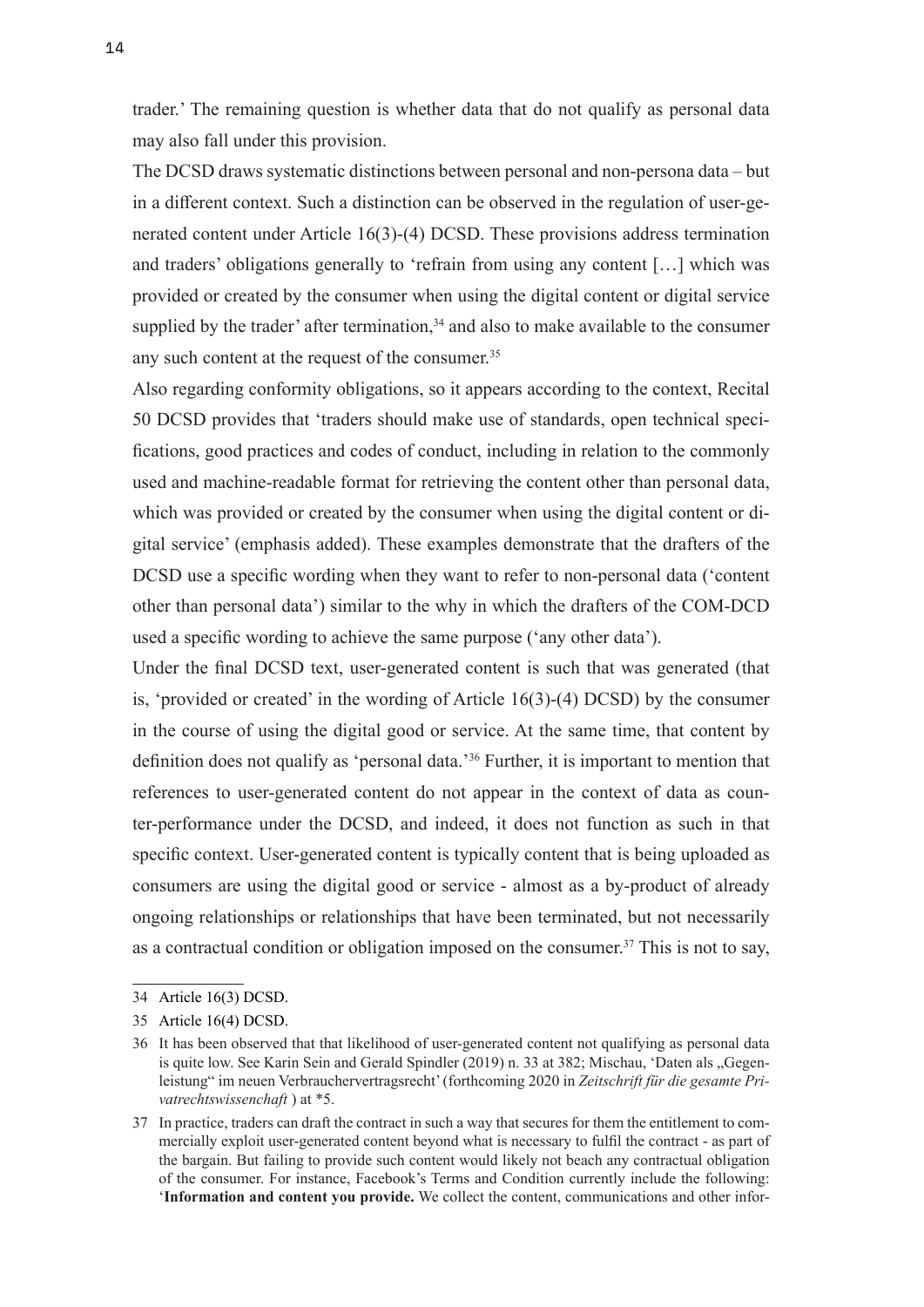of course, that user-generated content does not have a commercial value<sup>38</sup> nor that such content cannot be the subject matter of contractual obligations per se.<sup>39</sup>

There is no clear explanation in the Recitals or elsewhere for the removal of the phrase 'any other data' from Article 3(1). The plain language of this provision now mentions only 'personal data' as something that consumers can provide or undertake to provide alternatively to price for receiving digital goods or services. The central coverage question is whether the general conclusion that non-personal data is categorially excluded from the type of data that can function as counter-performance is mandatory. It remains unclear which public policy would support this outcome. Indeed, in light of the GDPR's broad concept of personal data<sup> $40$ </sup> and the corresponding interpretation by the Court of Justice of the European Union,<sup>41</sup> the practical relevance of the question might remain quite marginal. In some particular situations, however, this distinction could raise interesting queries.

Consider the following hypothetical scenario: The trader is manufacturing pet feeders. It launches a promotional campaign promising each customer who goes to a post office branch, fills out an anonymous questionnaire about the nutrition habits of her pet and anonymously sends it back to the trader via a prepaid envelope, may immediately collect at the post office, free of charge, a card containing a subscription code to a music steaming service that guarantees three months of free use of the streaming service without a requirement to abide by any additional contract with that service provider.

mation you provide when you use our Products, including when you sign up for an account, create or share content, and message or communicate with others. This can include information in or about the content you provide (like metadata), such as the location of a photo or the date a file was created [...] Our systems automatically process content and communications you and others provide to analyze context and what's in them for the purposes described below […] We use the information we have (including your activity off our Products, such as the websites you visit and ads you see) to help advertisers and other partners measure the effectiveness and distribution of their ads and services, understand the types of and people who use their services and how people interact with their websites, apps, and services.' [https://www.facebook.com/about/privacy/update.](https://www.facebook.com/about/privacy/update) (links removed, bold letters in original).

<sup>38</sup> See e.g., Top Examples of Successful User Generated Content Campaigns Worldwide, [https://](https://wedevs.com/141859/user-generated-content-campaigns) [wedevs.com/141859/user-generated-content-campaigns](https://wedevs.com/141859/user-generated-content-campaigns).

<sup>39</sup> It has been inquired, for instance, whether a user transferring copyrights in the content she generates and provides over a digital platform as a condition for taking advantage of the platform's services can represent a contractual counter-performance situation. see Vanessa Mak (2016) n. 21 at 10.

<sup>40</sup> Art. 4(1) GDPR (''personal data' means any information relating to an identified or identifiable natural person ('data subject'); an identifiable natural person is one who can be identified, directly or indirectly, in particular by reference to an identifier such as a name, an identification number, location data, an online identifier or to one or more factors specific to the physical, physiological, genetic, mental, economic, cultural or social identity of that natural person').

<sup>41</sup> Case C582/14, *Patrick Breyer v. Bundesrepublik Deutschland*, [2016] ECLI:EU:C:2016:779 (discussing the definition of 'personal data' under Art. 2(a) of Directive 95/46, which is considered equivalent to the definition of the same concept under the GDPR).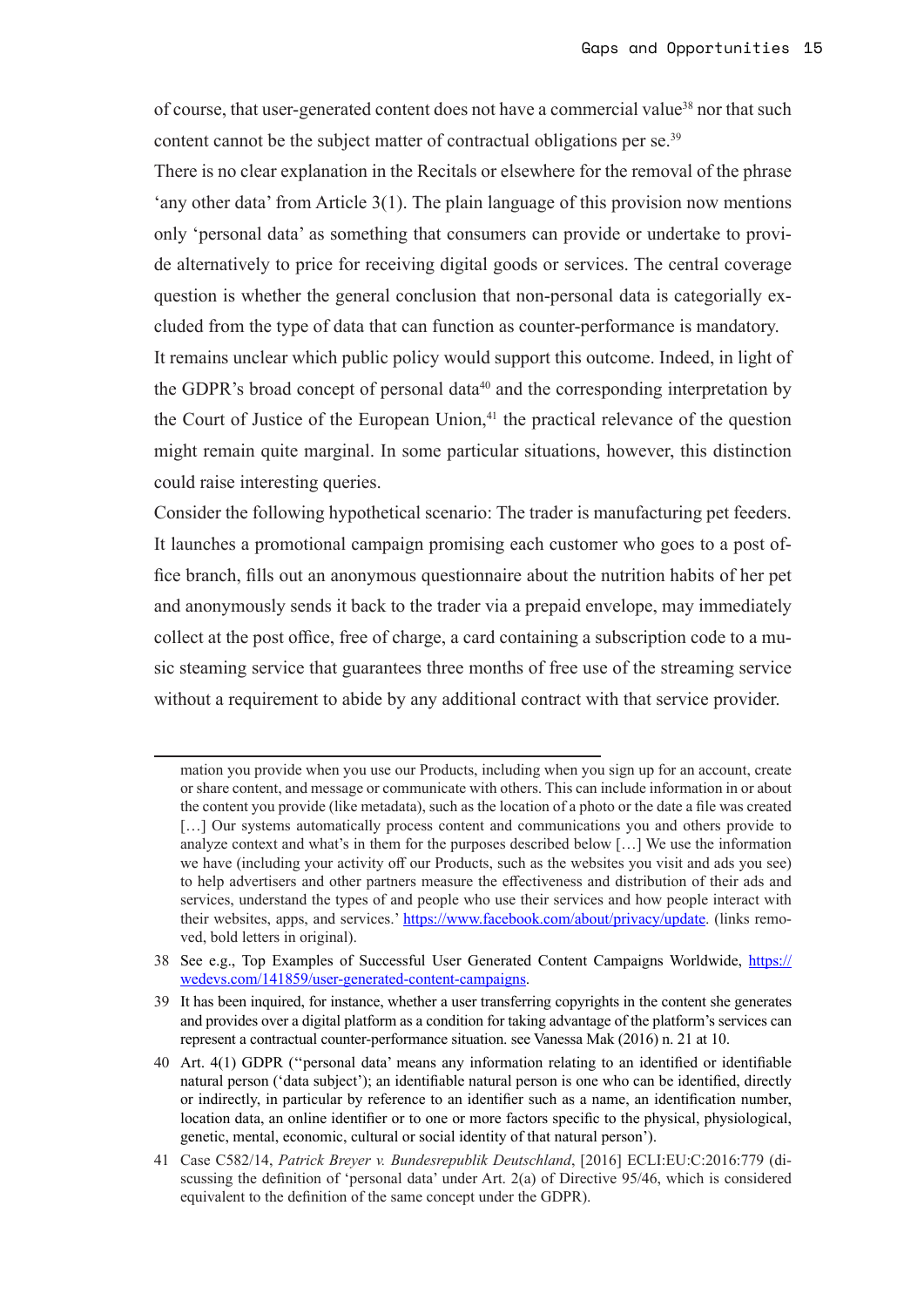Assume further that it remains impossible both for the trader and for the music streaming service to know who sends which questionnaire or to link between a specific code and a specific questionnaire/user. It is further impossible to distinguish codes that are distributed as part of the promotional program from voucher codes that are unrelatedly purchased for money. The consumer later discovers to her agony that the free subscription lasts only for one month, not three, as promised by the trader. Should the consumer be prevented from bringing claims against the trader<sup>42</sup> under the DCSD for lack of conformity only because the counter-performance does not qualify as a commitment to deliver personal information? The common interpretation of Article  $3(1)^{43}$  would leave the consumer in such cases without redress mandated by the DCSD. Another question pertains to a situation, in which the trader sufficiently anonymises the personal data to the effect that it loses its character as 'personal data' under the GDPR<sup>44</sup> and continues to monetise the data in this form. It would seem unjustified to uphold the claim of the trader that the DCSD protections cannot apply because the counter-performance (i.e., the anonymised data) no longer falls under the scope of the directive.

<sup>42</sup> The manufacturer of the feeders should be liable as 'trader' under the DCSD even though the performance is being carried out on its behalf by the music service. cf. Recital 41 DCSD ('There are various ways for the trader to supply digital content or digital services to consumers … The digital content or digital service should be considered to be made available or accessible to the consumer *when the digital content or digital service*, or any means suitable for accessing or downloading it, *has reached the sphere of the consumer and no further action is required by the trader* in order to enable the consumer to use the digital content or digital service in accordance with the contract. Considering that the trader is not in principle responsible for acts or omissions of a third party which operates a physical or virtual facility, for instance an electronic platform or a cloud storage facility, that the consumer selects for receiving or storing the digital content or digital service, it should be sufficient for the trader to supply the digital content or digital service to that third party. *However, the physical or virtual facility cannot be considered to be chosen by the consumer if it is under the trader's control or is contractually linked to the trader*, or where the consumer selected that physical or virtual facility for receipt of the digital content or digital service but that choice was the only one offered by the trader to receive or access the digital content or digital service.' (emphasis added). In the current example, the trader chooses to perform *via* a third party under a contract between that trader and that third party. The consumer cannot select the platform and the trader remains principally responsible vis-à-vis the consumer.

<sup>43</sup> Lena Mischau (2020) n. 36 at \*5 (concluding that non-personal data are excluded from the scope of the DCSD and criticising this legislative outcome).

<sup>44</sup> On the requisite standard for such anonymisation and doubts regarding the feasibility of complete anonymisation, see Michèle Finck and Frank Pallas, 'They who must not be Identified – Distinguishing Personal from Non-Personal Data under the GDPR' (2019) Max Planck Institute for Innovation and Competition Research Paper No. 19-14 [https://papers.ssrn.com/sol3/papers.](https://papers.ssrn.com/sol3/papers.cfm?abstract_id=3462948) [cfm?abstract\\_id=3462948](https://papers.ssrn.com/sol3/papers.cfm?abstract_id=3462948).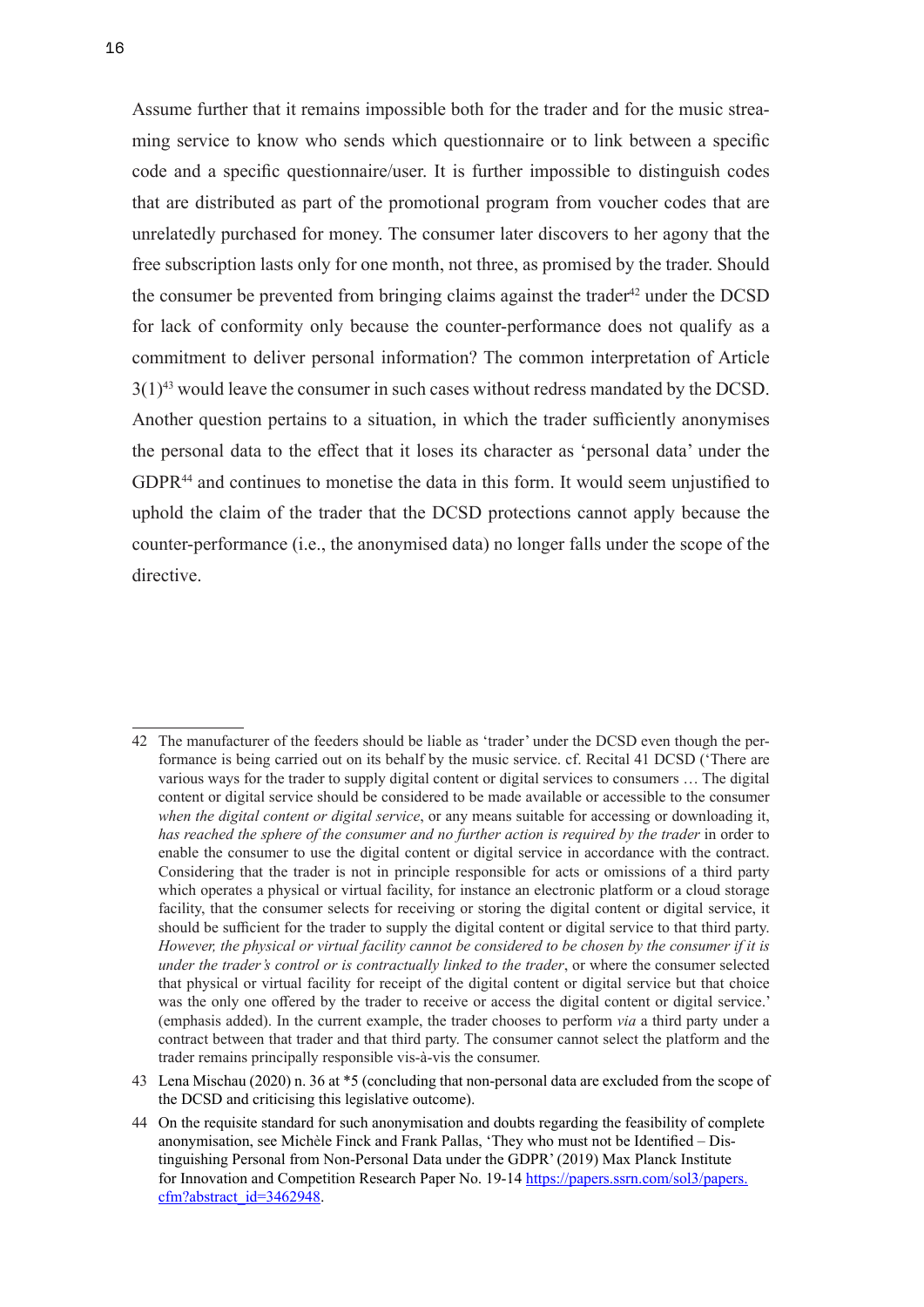#### <span id="page-16-0"></span>**3.1.4. Evaluation**

Overall, the inclusion of (personal) data as counter-performance under the regime of the DCSD – although the explicit terms counter-performance and exchange are missing – is a welcome upshot. It contributes to aligning the level of consumer protection regardless of the question of whether the consumer pays money or provides (personal) data. This regulative approach reduces the danger of incentivising traders to prefer personal data over money as counter-performance in order to escape responsibilities under the DCSD while operating under the assumption that non-conformity vis-a-vis a data-paying consumer bears no (or fewer) legal consequences for them.<sup>45</sup>

Some differentiations between the two consumer categories will persist, however. Different treatment may emanate from the ontology of data as informational subject-matter that carries value but is at the same time nonexcludable and its use is not rivalrous. In addition, the legal typology of personal data as being subject to data protection and privacy norms, and the intervention of such norms, might affect the legal analysis and the end-result for the consumer.<sup>46</sup> Such built-in and structural differences cannot be undone completely, and it is clear that equal treatment at all times cannot be attained. Examples that illustrate this proposition are reimbursement of the consumer after termination $47$  or certain remedies for lack of conformity. $48$ 

### **3.2. Coverage of Passively Provided Data**

### **3.2.1. Should Passively Provided Data Qualify as Counter-Performance Under the DCSD?**

Early draft proposals highlighted a distinction between actively and passively provided data in connection with the 'data as counter-performance' quandary. Whereas the Commission's proposal referred only to data that is actively provided by the consu-

<sup>45</sup> Karin Sein and Gerald Spindler argue that the main effect of the directive on the position of data-paying consumers would mostly be limited to post termination damages under national law. See citation in n. 17 at 265. Yet, also before termination and damages, such consumers should be able to demand bringing the contract into conformity during its life by invoking important remedies, e.g., demanding updates under Sec. 8(2) DCSD.

<sup>46</sup> Axel Metzger et al. (2018) n. 10 at 108-109.

<sup>47</sup> Art. 16(1) DCSD (the remedy of reimbursement, in whole or in part, is not available for data-paying consumers).

<sup>48</sup> A proportionate price reduction under Art. 14 DCSD cannot be applied when no price has ever been paid. Data-paying consumers may therefore terminate faster than price-paying consumers. Recital 67 DCSD.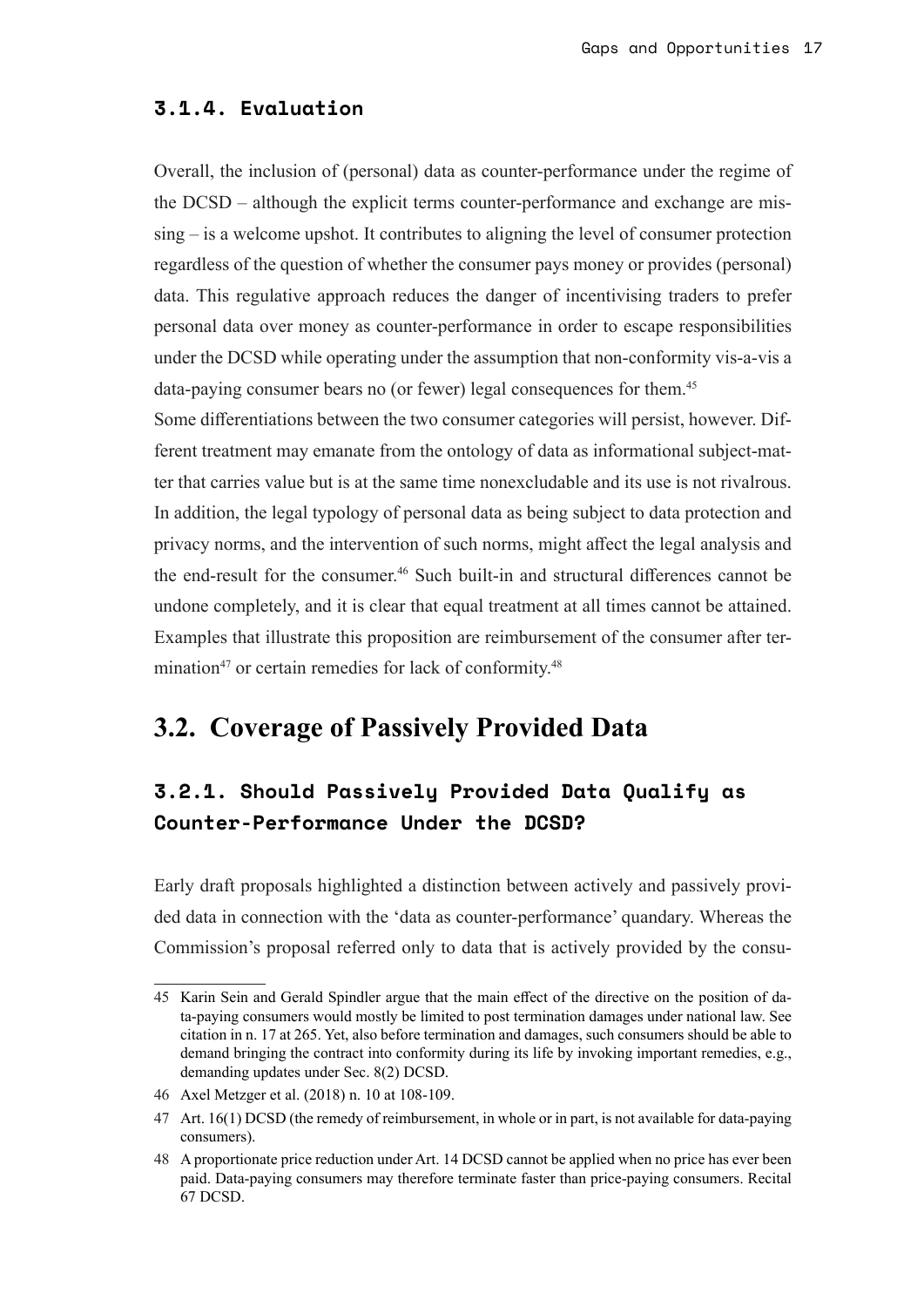mer,<sup>49</sup> The Council draft would have allowed member states to extend the application of the directive also to passively provided data.<sup>50</sup> Both the Council and the EU Parliament refrained from using the term 'actively' within their respective amendments to Article 3 of the draft directive. The Council's draft kept the emphasis on actively provided data, while excluding collected metadata (such as IP addresses) or automatically generated content (such as information collected and transmitted by cookies).<sup>51</sup> By comparison, the EP-DCD would allow for the inclusion of data that is provided passively (e.g., personal data collected by the trader such as IP address).<sup>52</sup>

It should be noted that the term 'actively provides' was not defined in the Commission's proposal, though some clues to the situations it covered could be found in Recital 14 COM-DCD. The lack of clarity there rendered the distinction of 'actively' from 'passively' provided data blurry and the debate on the topic somewhat fuzzy. Several commentators argued that the DCSD should cover in principle both actively and passively provided data;<sup>53</sup> depriving data-paying consumers of remedies simply due to the passive manner in which data is being collected appeared neither justified nor compatible with the objectives of the directive.<sup>54</sup> Furthermore, the distinction between actively and passively provided data might turn ambiguous in certain situations, for instance, in case that the continuous collection of data over time is being performed after having the consumer once agreeing to such collection by the trader, but the consumer never actually provides data to the trader in an active manner (e.g., uploading, sending an email, filling out online forms or any other engagement).<sup>55</sup> More generally, strictly applying the directive to data that has been actively provided to the trader in exchange for digital goods/services might exclude situations, in which the trader already has the

<sup>49</sup> COM-DCD, Recital 14 ('As regards digital content supplied not in exchange for a price but against counter-performance other than money, this Directive *should apply only* to contracts where the supplier requests and the consumer *actively* provides data) (emphasis added).

<sup>50</sup> Council-DCD, Article 3(1) at n. 15.

<sup>51</sup> ibid at n. 15.

<sup>52</sup> EP-DCD, Recital 14. The Recital also mentioned as covered by the directive 'the name and e-mail address or photos, provided directly or indirectly to the trader, for example through individual registration or on the basis of a contract which allows access to consumers' photos.' ibid.

<sup>53</sup> See e.g., Axel Metzger et al., (2018) n. 10 at 96, paras 26-28; Schmidt-Kessel et. al., 'Die Richtlinienvorschläge der Kommission zu Digitalen Inhalten und Online-Handel - Teil 2', (2016) n. 5 at 59.

<sup>54</sup> Gerald Spindler, 'Verträge über digitale Inhalte – Anwendungsbereich und Ansätze Vorschlag der EU-Kommission zu einer Richtlinie über Verträge zur Bereitstellung digitaler Inhalte' (2016) n. 5 at 149-159; Hacker (2019) n. 5 at 166.

<sup>55</sup> cf. Friedrich Graf von Westphalen and Cristiane Wendehorst (2016) n. 5 at 2180-2181 (recommended to delete the adjective 'active' from the text of the COM-DCD).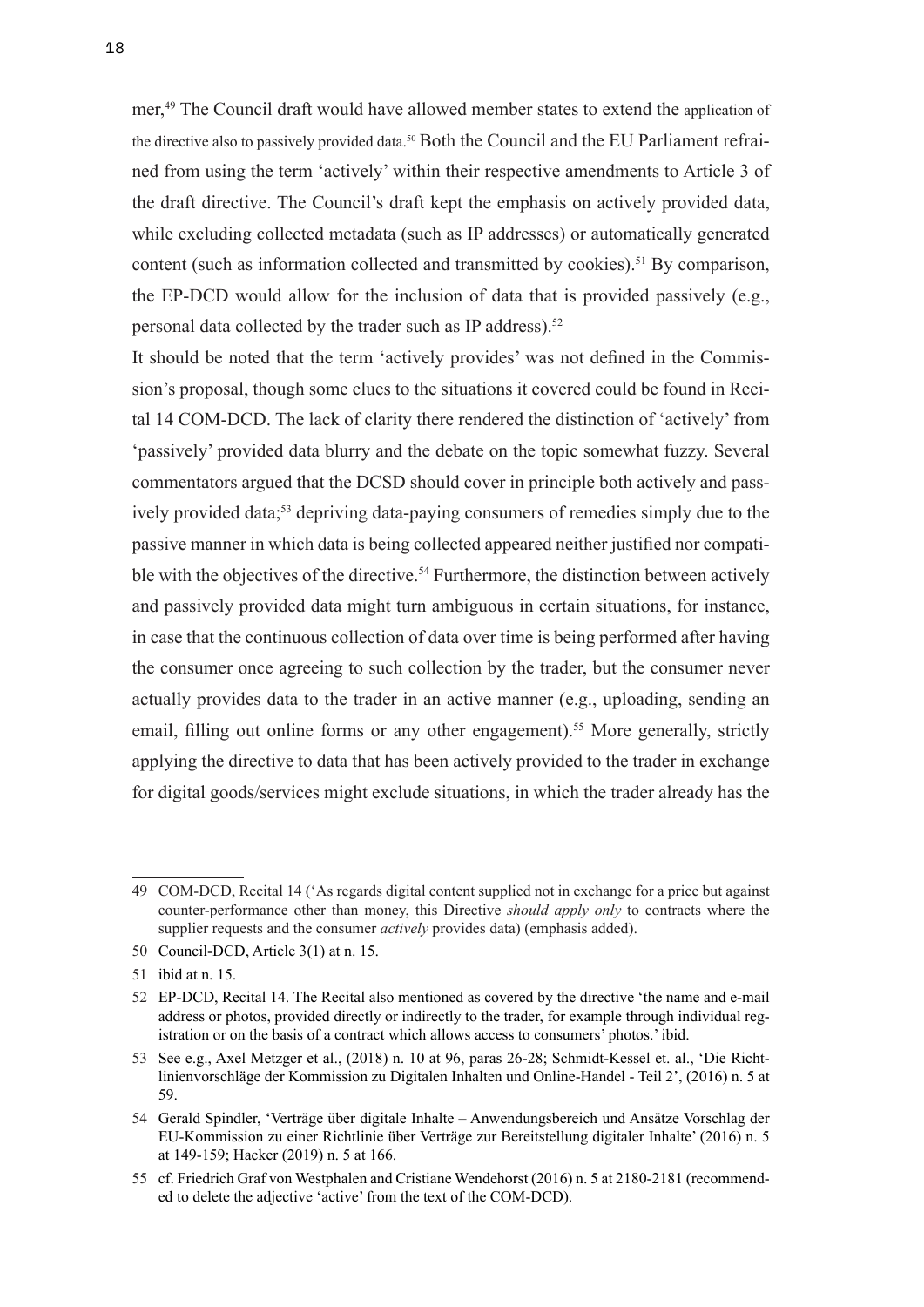data but wishes now to use it for a certain, new purpose (e.g., share with a third party for marketing purposes).56

#### The DCSD Approach

The solution reflected in the DCSD is not entirely clear of any ambiguity. The phrase 'actively provide[s]' has been removed. This choice supports an interpretation that embraces both actively and passively provided data. Upon a closer inspection, however, it might also support the opposite conclusion. One clue can be found in Recital 25 DCSD, which states as follows:

'This Directive should also not apply to situations where the trader only collects metadata, such as information concerning the consumer's device or browsing history, except where this situation is considered to be a contract under national law. It should also not apply to situations where the consumer, without having concluded a contract with the trader, is exposed to advertisements exclusively in order to gain access to digital content or a digital service. However, Member States should remain free to extend the application of this Directive to such situations, or to otherwise regulate such situations, which are excluded from the scope of this Directive.' (emphasis added).

The structure of this Recital is somewhat confusing. The first sentence begins with an exclusion clause ('should also not apply') regarding the collection of metadata, and it ends with an 'exception' to this exclusion, namely, 'where this situation is considered to be a contract under national law.' But this exception is identical to the coverage threshold of the DCSD in general, namely, that there must be a contract recognised under national law for the directive to apply. It follows that passively provided data that falls under the 'metadata' concept will trigger DCSD protection only then.57 Note that the directive does not provide a definition to the term 'metadata', and the examples it mentioned, namely, 'information concerning the consumer's device or browsing history' does not offer a conclusive answer to the coverage issue.

Another clue can be found in Recital 24 DCSD:

'The personal data could be provided to the trader either at the time when the contract is concluded or at a later time, such as when the consumer gives consent for the trader to use any personal data that the consumer might upload or create with the use of the digital content or digital service.'

<sup>56</sup> A possible (not entirely satisfactory) answer to this situation might be that an additional, specific consent of the data subject is required for using the personal data for new purposes, and granting this consent qualifies as 'providing' the data, although the trader already 'possesses' them.

<sup>57</sup> cf. Axel Metzger, 'A Market Model for Personal Data: State of the Play under the New Directive on Digital Content and Digital Services' in Lohsse, Schulze and Staudenmayer (eds), *Data as CounterPerformance – Contract Law 2.0? Münster Colloquia on EU Law and the Digital Economy V* (2020), at \*3 (forthcoming 2020).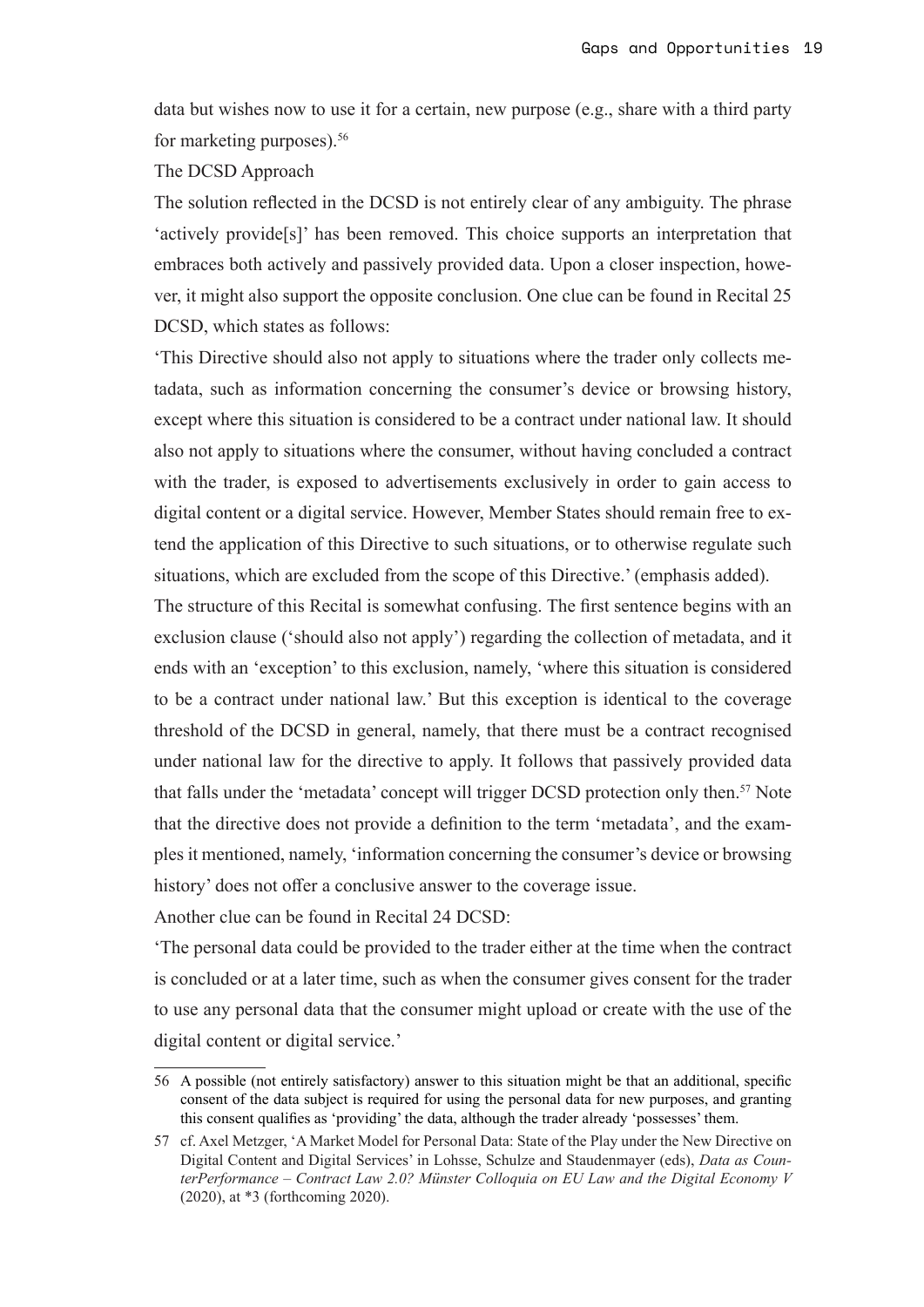This recital clarifies that providing the data and the conclusion of the contract do not have to happen simultaneously or in any specific time proximity, which leads to a related question of whether the phrase 'personal data that the consumer might upload or create' supports the conclusion that passive data provision is excluded. At first glance, these verbs resound active performance of providing or creating the data. At the same time, including in the concept of counter-performance data that are being created after the conclusion of the contract points in the opposite direction: whereas creating the data is a result of an active action, the provision of the data can occur passively (from the standpoint of the consumer) during the life of the contract.

This ambiguity turns relevant inter alia in the case of cookies. Cookies typically collect and transfer to the websites various kinds of information that help them to 'remember' users, including device information and browsing history. Reading Recital 24 and 25 together can lead to the conclusion that, for instance, the case of a cookie which tracks, say, browsing history – hence 'metadata' that the consumer, strictly speaking, neither uploads nor creates, - falls outside the scope of the directive.<sup>58</sup>

The case of cookies is particularly interesting in light of the recent decision of the CJEU in the Planet49 case.59 The Advocate General of the EU published an opinion according to which the active and informed consent of the person is required in the case of placing cookies that collect information covered by the Article 5(3) of Directive 2002/58/EC (the 'e-Privacy Directive') as amended by Directive 2009/136/EC (the 'cookie Directive').<sup>60</sup>

The CJEU followed this opinion and ruled that a pre-selected checkbox does not fulfil the requirements of consent.61 Active, informed and specific consent is required for using both personal and non-personal data covered under the e-Privacy Directive,  $62$ and the user should have a viable option to refuse the implementation of cookies as 'user consent may no longer be presumed but must be the result of active behaviour

<sup>58</sup> See Gerald Spindler and Karin Sein, 'Die Endgültige Richtlinie über digitale Inhalte und Dienstleistungen', MultiMedia und Recht. *Zeitschrift für IT-Recht und Recht der Digitalisierung* (2019), 415-420, at 418 (reading Recital 25 DCSD as excluding cookies information generally, and cookies information that qualifies as personal data specifically).

<sup>59</sup> C-673/17, *Planet49* n. 32.

<sup>60</sup> OPINION OF ADVOCATE GENERAL SZPUNAR, delivered on 21 March 2019, Case C673/17, ECLI:EU:C:2019:246. Specifically, 'requiring a user to positively untick a box and therefore become active if he does *not* consent to the installation of cookies does not satisfy the criterion of active consent. In such a situation, it is virtually impossible to determine objectively whether or not a user has given his consent on the basis of a freely given and informed decision. By contrast, requiring a user to tick a box makes such an assertion far more probable.' ibid para 88 (emphasis in original).

<sup>61</sup> C-673/17, *Planet49* n. 32 at paras 49-65.

<sup>62</sup> ibid paras 70-71.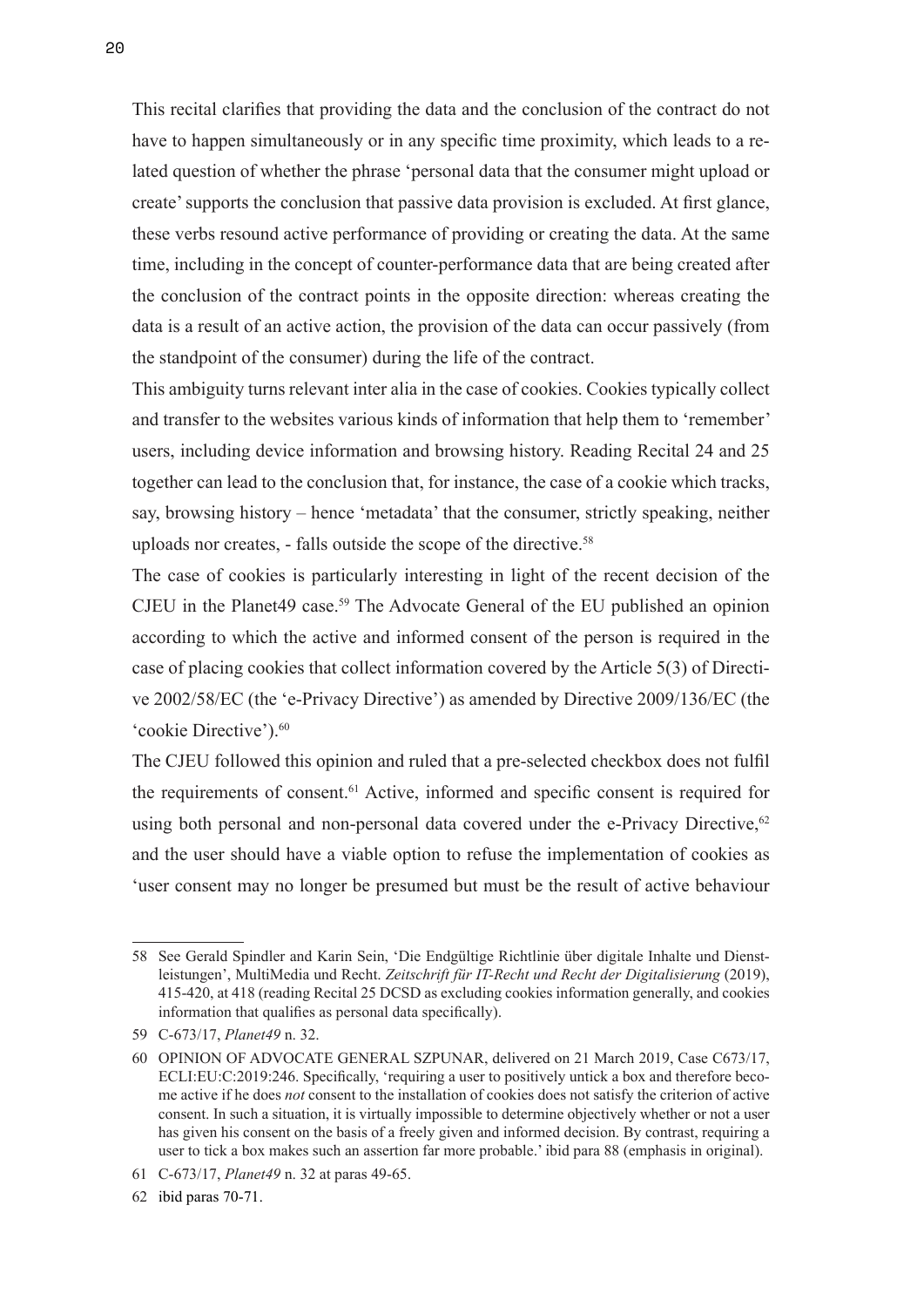on the part of the user.'63 The situation is not expected to change under the anticipated e-Privacy Regulation that would replace the e-Privacy Directive and repeal the cookie Directive.<sup>64</sup>

The examples for 'metadata' provided in the DCSD could certainly qualify as confidential 'electronic communications data' covered under the e-Privacy Directive and proposed e-Privacy Regulation.<sup>65</sup> Although the act of granting consent to data collection via cookies needs to be affirmative, it does not necessarily coincide with an affirmative act of providing data ('upload or create') that manifests a counter-performance. In the case of cookies, then, data collection is a continuous, ongoing process that seamlessly occurs at the background without any action of users to 'hand over' their data. Under the jurisprudence of the CJEU in the Planet49 case, the action that is necessary for legitimising data collection through cookies under the e-Privacy Directive is the manifestation of an affirmative consent. Obviously, an affirmative act of providing the data is not required. Returning to the DCSD, the fear that including cookies situations under the directive would lead to regulating the entire Internet<sup> $66$ </sup> appears a little overstated in light of the fact that these situations are already regulated (under privacy and data protection law) and since tentative recognition under national law provides an additional buffer.

Normatively, the argument for excluding such situations from the scope of the directive are not convincing, especially if its application operates to protect the weaker party in the bargain – the consumer. Domestic laws diversifying on this essential point would be detrimental to legal certainty and to the harmonisation cause behind the DCSD. But some aspects will need to be observed uniformly nonetheless: Domestically upholding such contracts should in any case be applied without prejudice to the e-Privacy Directive<sup>67</sup> and to the anticipated e-Privacy Regulations, and clearly, the DCSD's transposition cannot derogate from the consent requirements established therein.

<sup>63</sup> ibid para 56.

<sup>64</sup> The Draft e-Privacy Regulation would adopt the definition of consent as stated in GDPR. See, Art. 9(1) to the EC's Proposal for a REGULATION OF THE EUROPEAN PARLIAMENT AND OF THE COUNCIL concerning the respect for private life and the protection of personal data in electronic communications and repealing Directive 2002/58/EC (Regulation on Privacy and Electronic Communications), COM(2017) 10 final, 2017/0003 (COD), 10.01.2017.

<sup>65</sup> Under the proposed e-Privacy Regulation, ''electronic communications data' means electronic communications content and electronic communications metadata'. Art. 4(3)(a) Draft e-Privacy Regulation, COM(2017) 10 final 2017/0003 (COD) (10.1.2017).

<sup>66</sup> cf Dirk Staudenmayer, 'Verträge über digitalen Inhalt' (2016) *Neue Juristische Wochenschrift*, 2719, 2720.

<sup>67</sup> Art. 3(8) and Recital 37 DCSD.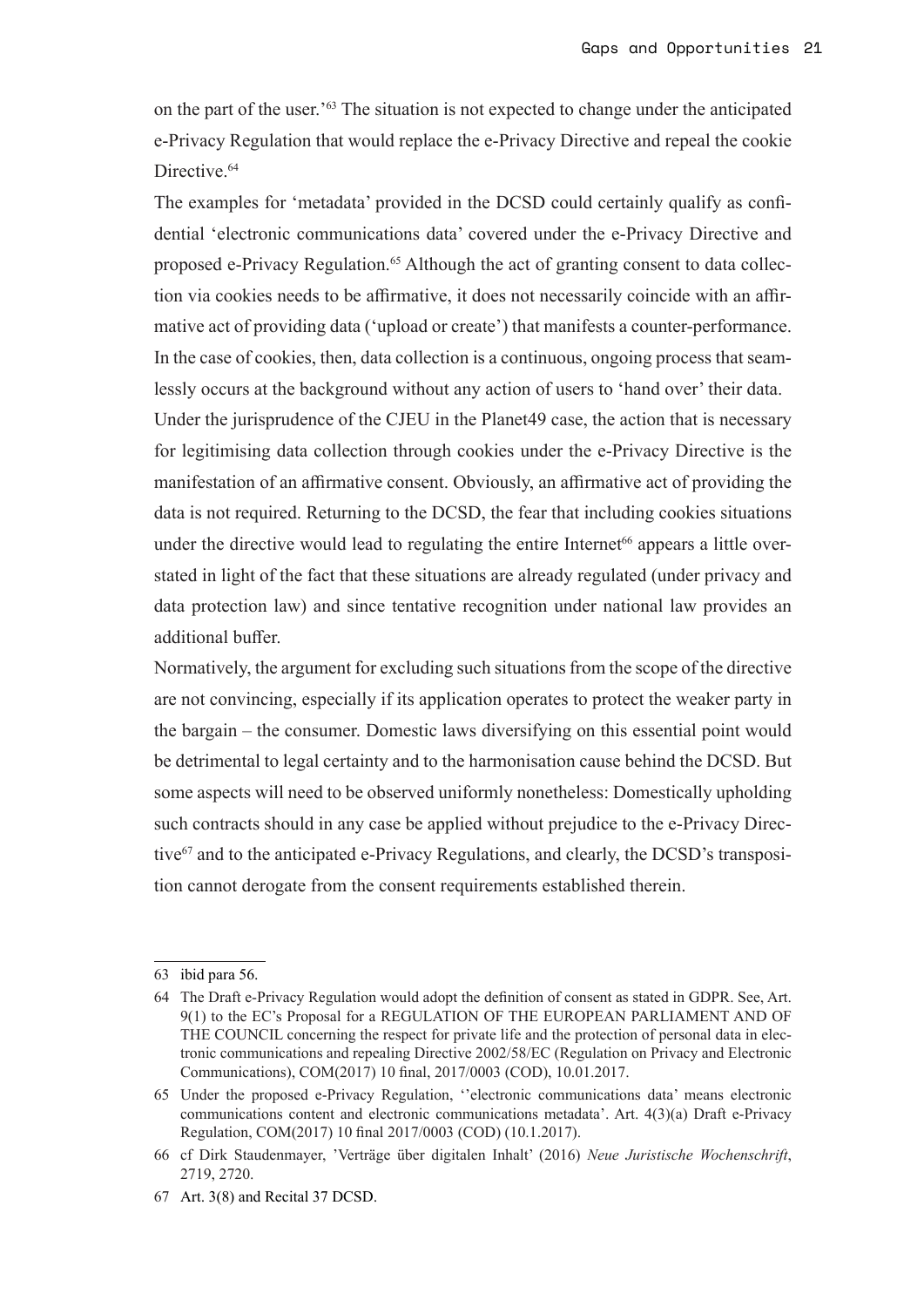## <span id="page-21-0"></span>**4. Digital Content and Services Connected to Physical Goods**

## **4.1. How to Treat Physical Objects that are Bundled with Digital Content or Services?**

The COM-DCD excluded from its scope 'digital content which is embedded in goods in such a way that it operates as an integral part of the goods and its functions are subordinate to the main functionalities of the goods.'68 The Council added a definition to 'embedded digital content' in its proposed formulation to Article 2(12), which excluded such content under the proposed Article 3(3a). By contrast, the EU Parliament would explicitly include pre-installed embedded digital content within the regulative scope of the DCD.<sup>69</sup>

Including embedded digital content and related services within the DCD proposal seemed preferable against the alternative of covering such content and services exclusively under the proposed sale of goods directive.<sup>70</sup> One reason was the wish to avoid coverage gaps in situations of rental, lending and IoT products that are provided gratis (i.e., there is no sales contract) and where the trader receives data instead of money in exchange for providing those products and related services to the consumer.<sup>71</sup>

### **4.2. The Solution: Excluding 'Goods with Digital Elements' from the DCSD**

Ultimately, the DCSD adopted a new definition to what is now called 'goods with digital elements', meaning 'any tangible movable items that incorporate, or are inter-connected with, digital content or a digital service in such a way that the absence of that digital content or digital service would prevent the goods from performing their functions.'72 It explicitly excludes goods with digital elements from the coverage of the DCSD, while making such good subject to the SGD.73 Since the SGD applies only

71 Axel Metzger et. al. (2018) n. 10 at 98-101.

<sup>68</sup> COM-DCD, Recital 11.

<sup>69</sup> EP-DCD, Article 2(1)(1b) (defining 'embedded digital content or digital service'); EP-DCD, Art. 3(3).

<sup>70</sup> cf Mak (2016) n. 21 at 8-9 (highlighting demarcation problems under the COM-DCD).

<sup>72</sup> Art. 2(3) DCSD.

<sup>73</sup> Recital 21 DCSD. ('Directive (EU) 2019/771 [SGD] should apply to contracts for the sale of goods, including goods with digital elements. The notion of goods with digital elements should refer to goods that incorporate or are inter-connected with digital content or a digital service in such a way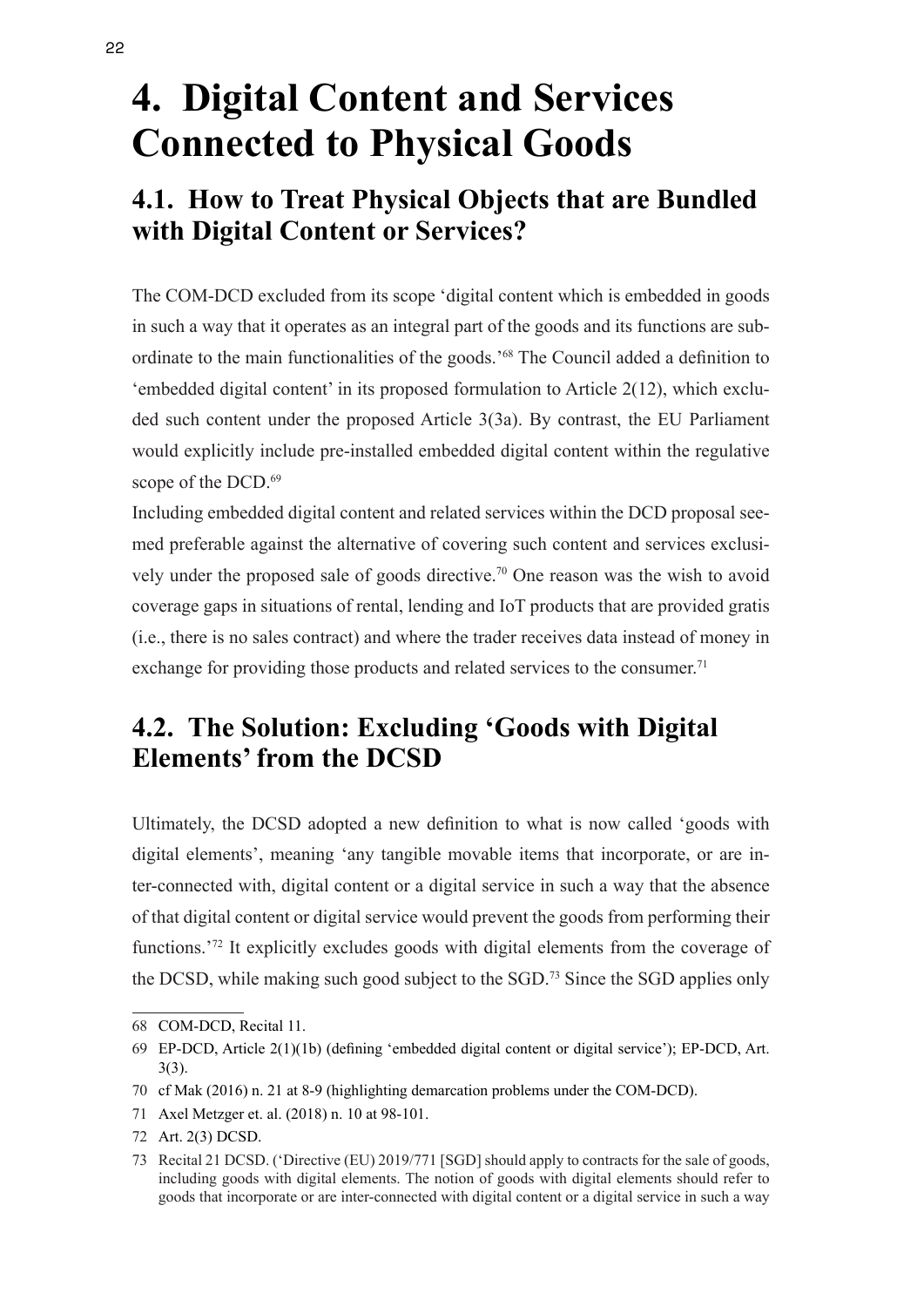<span id="page-22-0"></span>to sales contracts,74 and since the definition of sales contract found therein does not entertain the concept of data as counter-performance,<sup>75</sup> goods with digital elements for which the consumer provides data instead of a price are covered neither by the DCSD nor by the SGD.

It follows that transactions involving a smart device that do not constitute – or are not underpinned by  $-$  a sales contract, fall outside the scope of both the DCSD and the SGD, including cases where the consumer provides data in exchange for obtaining a good and related services. For instance, renting, lending and gratis distribution of goods with digital elements remain outside of the regulative scope the directives,<sup>76</sup> unless the transaction for the supply of digital elements can be severed from the transaction conserving the physical good and be treated separately and independently.<sup>77</sup>

### **4.3. Evaluation**

#### **4.3.1. The General Approach**

The solution described above creates a certain 'division of labour' between the DCSD and the SGD: Unless the physical component serves merely as data carrier of digital content, the SGD applies exclusively to sales contracts of goods that include digital elements, and the question whether the digital element in a given case is essential for the good to perform its functions is to be answered, to a large extent, by the terms of the contract itself and the surrounding circumstances. SGD-covered contracts include 'those sales contracts which can be understood as covering the supply of specific digital content or a specific digital service because they are normal for goods of the same type and the consumer could reasonably expect them given the nature of the goods.'<sup>78</sup>

78 ibid.

that the absence of that digital content or digital service would prevent the goods from performing their functions. Digital content or a digital service that is incorporated in or inter-connected with goods in that manner should fall within the scope of Directive (EU) 2019/771 if it is provided with the goods under a sales contract concerning those goods. Whether the supply of the incorporated or inter-connected digital content or digital service forms part of the sales contract with the seller should depend on the content of this contract.')

<sup>74</sup> Art. 3.1 SGD.

<sup>75</sup> Art. 2(1) SGD (''sales contract' means any contract under which the seller transfers or undertakes to transfer ownership of goods to a consumer, and the consumer pays or undertakes to pay the price thereof').

<sup>76</sup> cf Jorge Morais Carvalho, 'Sale of Goods and Supply of Digital Content and Digital Services – Overview of Directives 2019/770 and 2019/771' (2019) 5 *EuCML* 194, 198 (arguing that Member States can extend the scope of the SGD to leasing contracts).

<sup>77</sup> Recital 21 DCSD.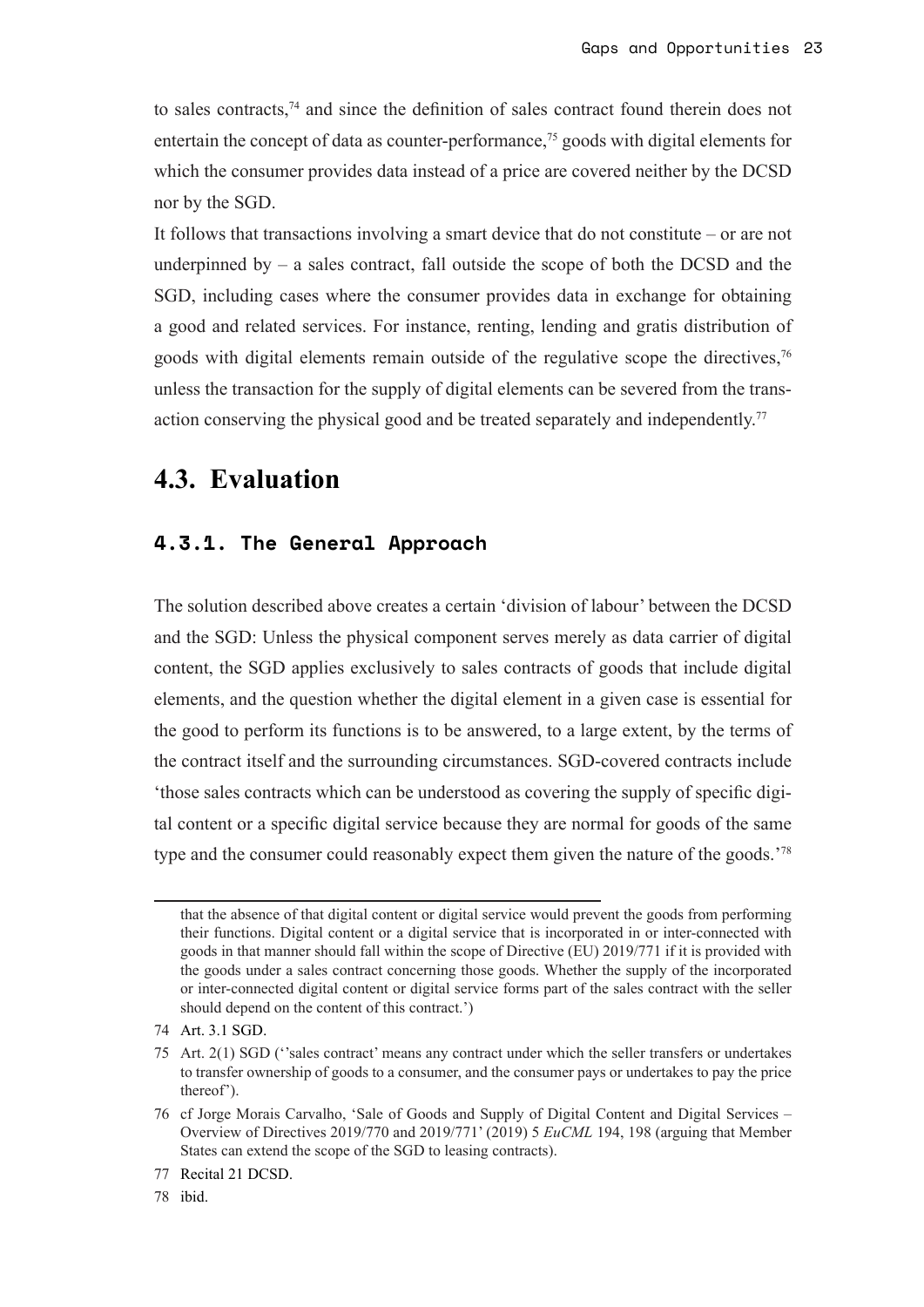<span id="page-23-0"></span>In case of doubt regarding the digital component being part of a sales contract of the physical article or not, the SGD applies.79

The notion of good with digital elements covering products which incorporate or are inter-connected with digital content/service in such a way that the absence of that digital content/digital service would prevent the good from performing its functions reflects a simple reality in which IoT devices without the digital content/service are pretty much useless.<sup>80</sup> It follows that, from a consumer protection perspective, the guarantees the law provides concerning the digital content/service in principle should not fall short of the guarantees that apply to the physical good.<sup>81</sup> As we shall see, this is not always the case.

#### **4.3.2. Interface with the Consumer Rights Directive**

In order to appreciate the consequences of this regulative choice to consumer protection more broadly, it is helpful to zoom out and take a look at the larger EU legal scheme and the interrelations with other consumer protection instruments. Perhaps most relevant in the present context is the Consumer Rights Directive (CRD) (2011/83/EU) and the changes introduced to it under the recently enacted, so-called 'Omnibus Directive' (Directive (EU) 2019/2161).<sup>82</sup>

Like the DCSD, the CRD in its version already before the Omnibus Directive applied, inter alia, to digital content.83 For the purpose of the CRD, contracts for digital content not supplied on a tangible medium are classified neither as sales contracts nor as services contract.84 They are rather treated as a special contract species (similar to contacts for the supply of water, gas or electricity), with digital content being defined

<sup>79</sup> ibid.

<sup>80</sup> For an overview on IoT and consumer contracts, see Katarzyna Kryla-Cudna, 'Consumer contracts and the Internet of Things' in MaK, Tjong Tjin Tai and Berlee (eds.), *Data Science and Law* (Edward Elgar, 2018), at pp. 83-107. See also, Christiane Wendehorst, 'Sale of goods and supply of digital content – two worlds apart? Why the law on sale of goods needs to respond better to the challenges of the digital age – In-Depth Analysis', Study for the JURI Committee, EP (2016).

<sup>81</sup> For a pre-DCSD/SGD discussion on the regulative options in the case of smart goods, see Sein 'What Rules Should Apply to Smart Consumer Goods? Goods with Embedded Digital Content in the Borderland Between the Digital Content Directive and "Normal" Contract Law' (2017) 8(2) *JIPITEC* 96.

<sup>82</sup> DIRECTIVE (EU) 2019/2161 OF THE EUROPEAN PARLIAMENT AND OF THE COUNCIL of 27 November 2019 amending Council Directive 93/13/EEC and Directives 98/6/EC, 2005/29/EC and 2011/83/EU of the European Parliament and of the Council as regards the better enforcement and modernisation of Union consumer protection rules, OJ L 328/7 (18.12.2019).

<sup>83</sup> Recital 19 CRD. For further analysis on the interrelations between the CRD and the COM-DCD, see Martin Schmidt-Kessel et. al., 'Die Richtlinienvorschläge der Kommission zu Digitalen Inhalten und Online-Handel - Teil 2', n. 5 at 54-55.

<sup>84</sup> Recital 19 CRD.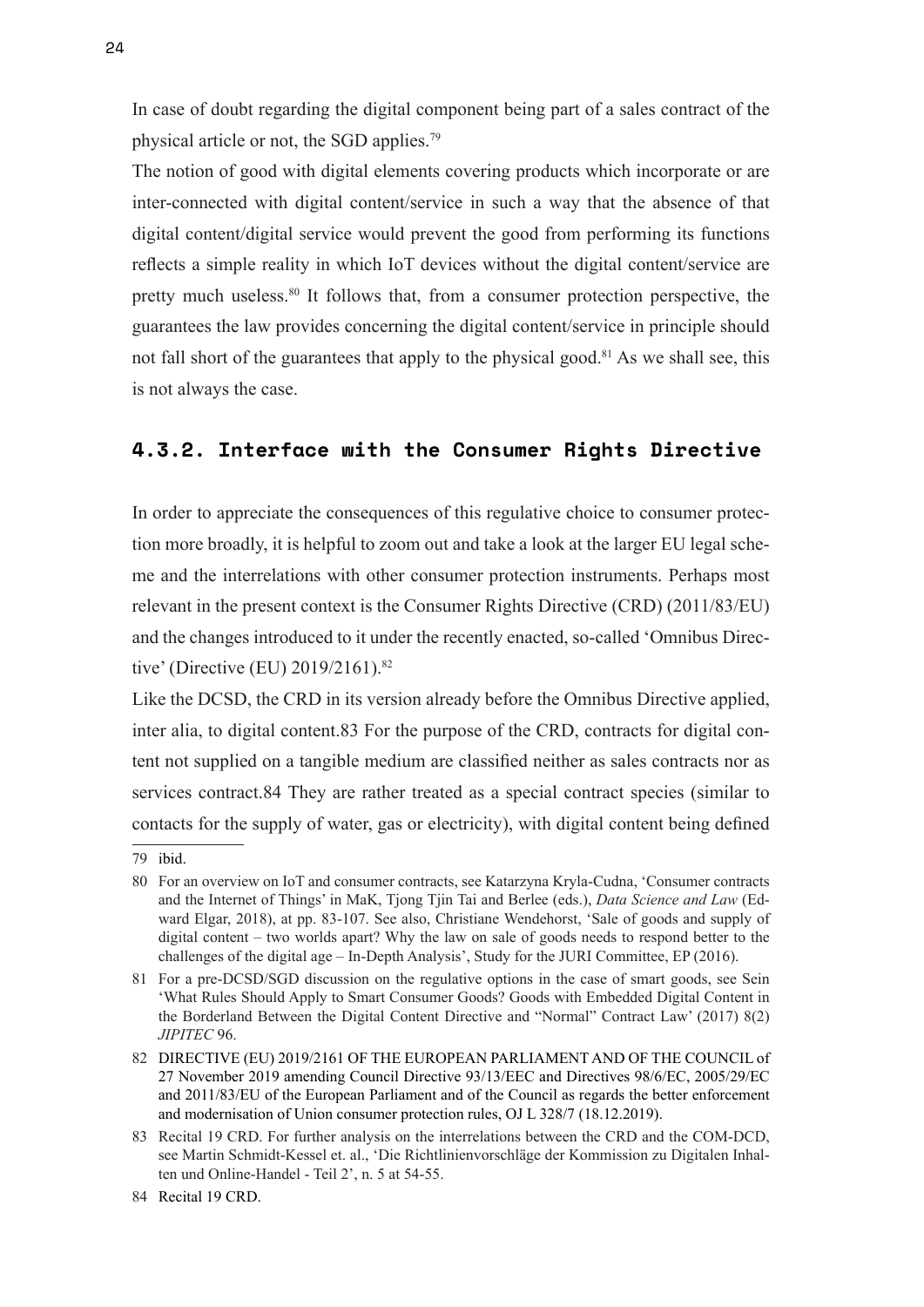simply as 'data which are produced and supplied in digital form.'85 The CRD secures some rights of consumers with respect to digital content, for instance, requirements concerning pre-contractual information duties,86 or the rights of consumers in the case of withdrawal.87 One inconsistency that has been identified is the lack of systematic treatment under the CRD to digital services and the fact that digital services which are provided 'for free' (namely, the consumer does not pay a price, but instead, provides personal data) are not covered under that directive.88

The aim of the Omnibus Directive's amendments to the CRD is to align the scope of application of the CRD with that of the DCSD in respect of the definitions of 'digital content' and 'digital services'.<sup>89</sup> Recital 31 Omnibus Directive explains that the CRD already applies to contracts for the supply of digital content, which is not supplied on a tangible medium, regardless of whether the consumer pays a price in money or provides personal data. To close the gap, Recital 33 Omnibus Directive states that the scope of the amended CRD should be extended to cover also contracts under which the trader supplies or undertakes to supply a digital service to the consumer, and the consumer provides or undertakes to provide personal data.

Following this alignment agenda, the Omnibus Directive adopted the SGD's definition of 'goods' to include also 'goods with digital elements'.<sup>90</sup> It further amended the CRD's definitions to 'sales contract'<sup>91</sup> and 'service contract' - with the latter bringing digital services under the definition of a service contract.<sup>92</sup> Under the revision, the CRD will henceforth cover digital content which is not supplied on a tangible medium or a digital service to the consumer and the consumer provides or undertakes to provi-

<sup>85</sup> Art. 2(11) CRD.

<sup>86</sup> Art.  $5(1)(g)$ -(h) CRD (referring specifically to 'digital content').

<sup>87</sup> Art. 9(1), 9(2)(c) CRD.

<sup>88</sup> Nikolina Šajn, 'Briefing, EU Legislation in Progress, `Modernisation of EU consumer protection rules: A new deal for consumers' PE 623.547 (European Parliament, April 2019) at 3, [https://www.](https://www.europarl.europa.eu/RegData/etudes/BRIE/2018/623547/EPRS_BRI(2018)623547_EN.pdf) [europarl.europa.eu/RegData/etudes/BRIE/2018/623547/EPRS\\_BRI\(2018\)623547\\_EN.pdf](https://www.europarl.europa.eu/RegData/etudes/BRIE/2018/623547/EPRS_BRI(2018)623547_EN.pdf).

<sup>89</sup> See 'Proposal for a DIRECTIVE OF THE EUROPEAN PARLIAMENT AND OF THE COUN-CIL amending Council Directive 93/13/EEC of 5 April 1993, Directive 98/6/EC of the European Parliament and of the Council, Directive 2005/29/EC of the European Parliament and of the Council and Directive 2011/83/EU of the European Parliament and of the Council as regards better enforcement and modernisation of EU consumer protection rules', COM(2018) 185 final, 2018/0090(COD), 11.04.2018, [https://eur-lex.europa.eu/legal-content/EN/TXT/?qid=1523880940](https://eur-lex.europa.eu/legal-content/EN/TXT/?qid=1523880940100&uri=COM:2018:185:FIN) [100&uri=COM:2018:185:FIN](https://eur-lex.europa.eu/legal-content/EN/TXT/?qid=1523880940100&uri=COM:2018:185:FIN) para 1.3.

<sup>90</sup> Art. 4(1)(a) Omnibus Directive.

<sup>91</sup> Art. 4(1)(c)(5) Omnibus Directive ("sales contract" means any contract under which the trader transfers or undertakes to transfer ownership of goods to the consumer, including any contract having as its object both goods and services').

<sup>92</sup> Art.  $4(1)(c)(6)$  Omnibus Directive ("service contract" means any contract other than a sales contract under which the trader supplies or undertakes to supply a service, including a digital service to the consumer').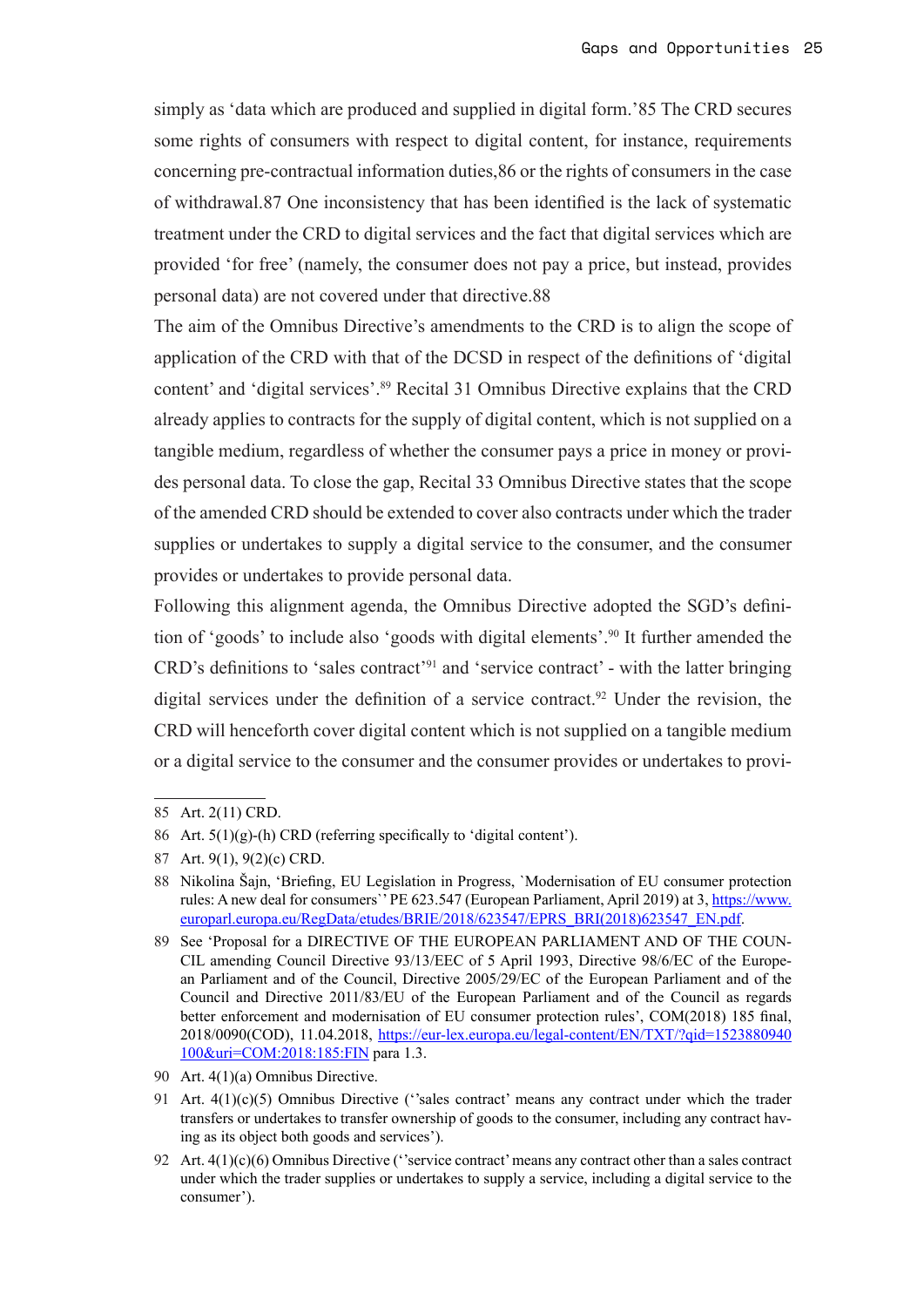de personal data to the trader, while importing verbatim the two exceptions from the DCSD concerning personal data that is exclusively provided for supplying the digital content/service or for complying with legal obligations of the trader.<sup>93</sup>

The Commission's proposed definition for a 'contract for the supply of digital content which is not supplied on tangible medium' that would include digital goods provided in exchange for personal data has been deleted $94$  apparently based on the understanding that such contracts are already covered under the CRD. In addition, the Omnibus Directive imported into the CRD consumer protection provisions regarding user-generated content that is not personal information, which are virtually identical to the DCSD's provisions on the subject.<sup>95</sup>

On the whole, one important aspect of the Omnibus Directive is the explicit recognition by yet an additional EU directive (namely, the CRD) in the market phenomenon of contractual payment with personal data instead of money and the desire to extend consumer protection in such cases. But what are the implications to IoT products (or generally, 'goods with digital elements') that are provided in exchange for data instead of a price?

Indeed, Omnibus Directive amended Article 5 CRD (pre-contractual information requirements for contracts other than distance or off-premises contracts) to include goods with digital elements under the information duties to consumers regarding functionality (subsection  $(1)(g)$ ) and interoperability (subsection  $(1)(h)$ ). Article 6 CRD (information requirements for distance and off-premises contracts) will include similar information requirements that are generally applicable regarding digital goods and service contracts also regarding goods with digital elements.<sup>96</sup>

Under the revised Article  $3(b)(1a)$ , in case the consumer provides personal data in exchange for the digital content/services, the CRD would cover only such content that is not provided on a tangible medium.<sup>97</sup> This leaves outside of the CRD's scope IoT goods and other smart devices that are supplied with pre-installed software and other digital content in case they were provided in exchange for data, only. As noted, such devices are principally covered under the SGD and the CRD as 'goods', but the

<sup>93</sup> Art. 4(2)(b) (amending Art. 3 CRD to cover data-paying consumers 'except where the personal data provided by the consumer are exclusively processed by the trader for the purpose of supplying the digital content which is not supplied on a tangible medium or digital service in accordance with this Directive or for allowing the trader to comply with legal requirements to which the trader is subject, and the trader does not process those data for any other purpose').

<sup>94</sup> Art. 2(1)(d), COM(2018) 185 final n. 89

<sup>95</sup> Art. 4(10) Omnibus Directive. cf Art. 16(3) ff. DCSD.

<sup>96</sup> Art. 4(4)(a)(iv) Omnibus Directive.

<sup>97</sup> Art. (4)(2)(b) Omnibus Directive.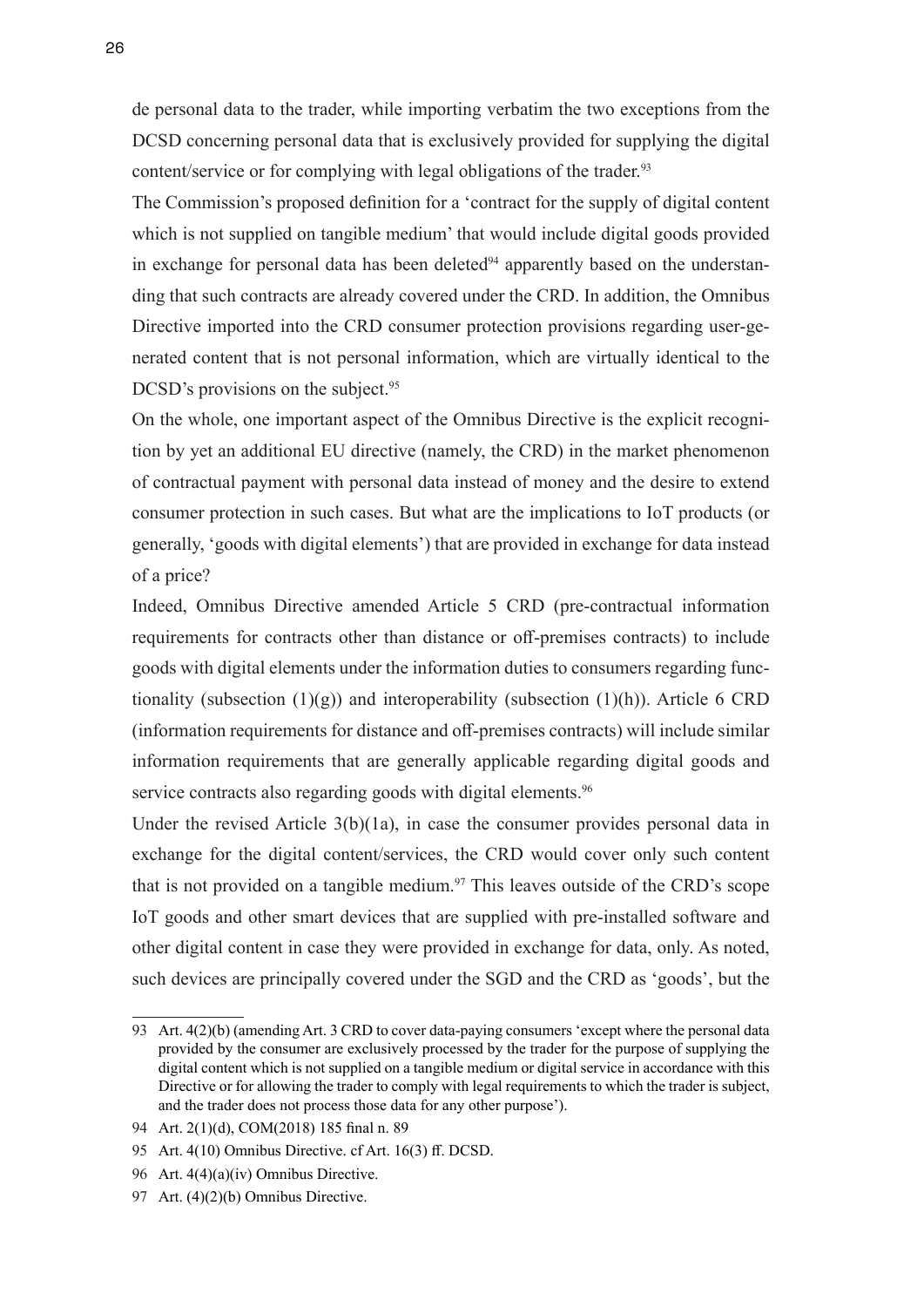definition of a 'sales contract' to which the SGD applies requires the transfer of ownership and the payment of price, whereas the parallel definition of 'sales contract' in the revised CRD does not require payment of price.

The applicability of the various DCSD-SGD-CRD provisions to goods with digital elements – and specifically, to the digital content (and in most cases, to related post-purchase digital services as well) involved in the transaction, as distinguished from the physical good – can be arranged in the following metrics:

| <b>IoT</b> Product<br>('products<br>with digital<br>elements') | Ownership<br>transfer for<br>money, pre-in-<br>stalled digital<br>content                                      | Ownership<br>transfer<br>for money,<br>post-installed<br>digital content                                                            | Ownership<br>transfer for<br>personal data,<br>pre-installed<br>digital content                                            | Ownership<br>transfer for<br>personal data,<br>post-installed<br>digital content                                                                                                                            | No transfer<br>of ownership<br>(lending, ren-<br>tal etc.)                                                                                                                             |
|----------------------------------------------------------------|----------------------------------------------------------------------------------------------------------------|-------------------------------------------------------------------------------------------------------------------------------------|----------------------------------------------------------------------------------------------------------------------------|-------------------------------------------------------------------------------------------------------------------------------------------------------------------------------------------------------------|----------------------------------------------------------------------------------------------------------------------------------------------------------------------------------------|
| <b>DCSD</b>                                                    | X<br>(products w/<br>digital ele-<br>ments exclu-<br>ded                                                       | X<br>(unless the<br>post-installed<br>digital content<br>can be seve-<br>red from the<br>sales contract,<br>Recitals 21-22<br>DCSD) | $\mathbf{X}$<br>(products w/<br>digital ele-<br>ments exclu-<br>ded)                                                       | $\mathbf{X}$<br>(unless the<br>post-installed<br>digital content<br>can be seve-<br>red from the<br>sales contract,<br>Recitals 21-22<br>DCSD)                                                              | $\mathbf{x}$<br>(products w/<br>digital ele-<br>ments exclu-<br>ded)                                                                                                                   |
| <b>SGD</b>                                                     | (SGD 'sales<br>contract' for<br>goods with di-<br>gital elements)                                              | (Recial 14<br>SGD, the digi-<br>tal content can<br>be installed<br>subsequently)                                                    | X<br>(data as<br>counter-per-<br>formance not<br>covered)                                                                  | $\mathbf{X}$<br>(data as<br>counter-per-<br>formance not<br>covered)                                                                                                                                        | $\mathbf{X}$<br>(no SGD 'sales<br>contract')                                                                                                                                           |
| <b>Revised</b><br><b>CRD</b>                                   | $\checkmark$<br>(CRD 'sales<br>contract' for<br>the device $+$<br>some coverage<br>of the digital<br>elements) | (CRD 'sales<br>contract' for<br>the device $+$<br>CRD's cover-<br>age of 'digital<br>content' con-<br>tracts)                       | $\mathbf{X}$<br>(digital content<br>not covered<br>under amen-<br>ded Art. 3<br>since provided<br>on a tangible<br>medium) | (digital content<br>covered under<br>amended Art.<br>3, since not<br>provided on a<br>tangible me-<br>$dium + device$<br>covered under<br>'sales contract'<br>since payment<br>of price is not<br>required) | $X/\sqrt{ }$<br>(no CRD 'sales<br>contract' for<br>the device,<br>but possi-<br>bly separate<br>recognition in<br>a contract for<br>digital content/<br>services provi-<br>ded online) |

One important upshot is that digital content for consumer IoT devices that are provided in exchange for data are only covered by the CRD, and even then – under the condition that the digital content is not provided on a tangible medium. Typically, this would mean that the content should not be embedded in the device as initially delivered to the consumer but rather be available through another (most likely online) source. Although the definition of 'goods' under the SGD and the CRD includes the concept of 'goods with digital elements', digital content that is embedded in a physical IoT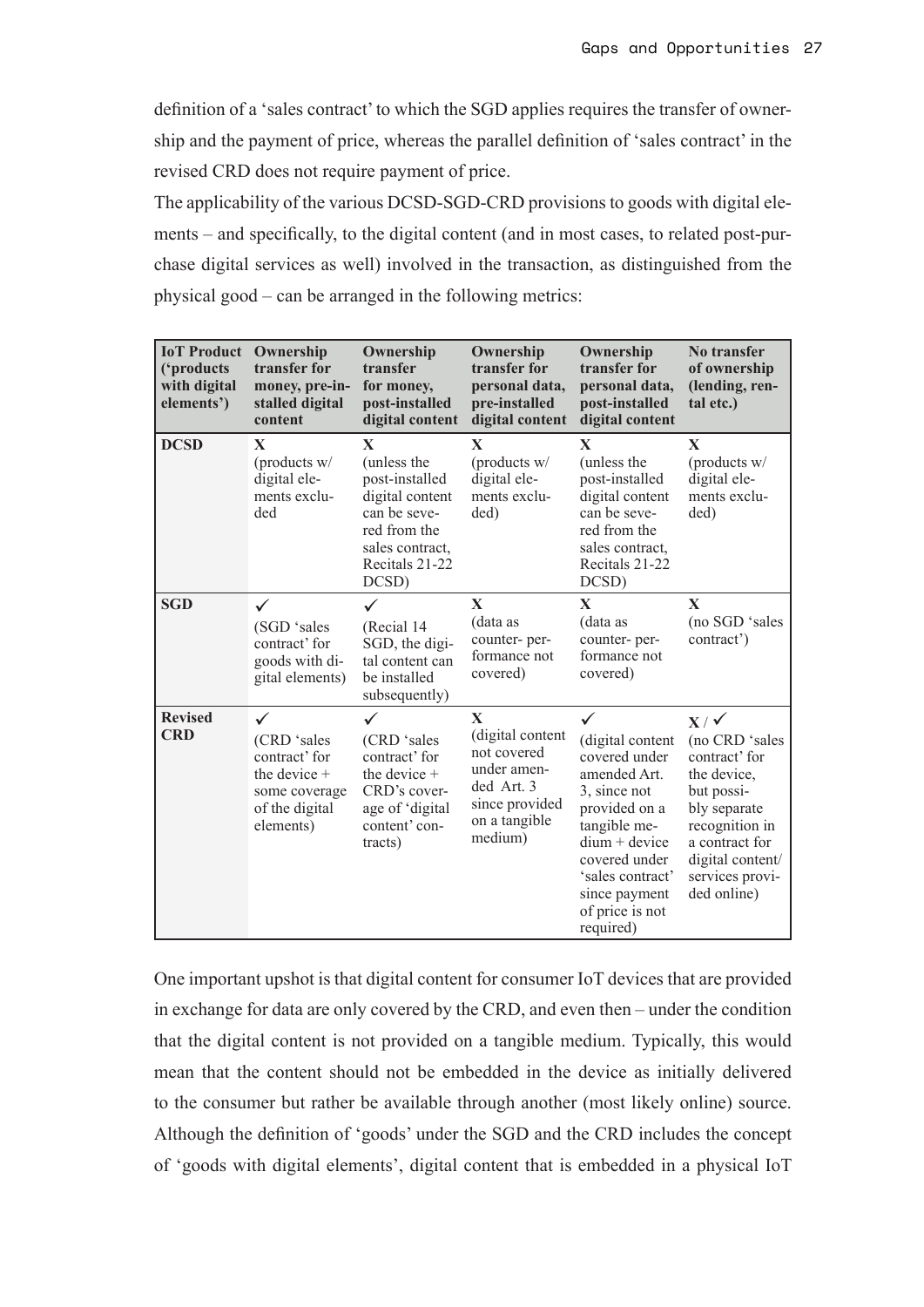product which is not sold for money remains entirely outside this new EU consumer protection scheme. This result is curious.

Interestingly, as shown in the table above, the CRD's new definition of a 'sales contract' – unlike the definition of a 'sales contract' under the SDG – does not require that the ownership of goods is transferred to the consumer for a price.<sup>98</sup> Therefore, the CRD will potentially cover instances where smart goods are sold (but not lent or rented) in exchange for data, but the digital content that is necessary for the proper functioning of the device must not be provided on a tangible medium. This result is curious as well. The emerging kaleidoscopic landscape is inexplicable and largely unwarranted. Especially remarkable is the inferior status of smart devices with pre-installed digital elements that are provided in exchange for personal data. Probably, excluding from the DCSD/SGD scheme IoT goods that are not sold for money was not required and not even intended.

For consumer IoT devices with digital elements covered by the revised CRD but excluded from the DCD/SGD scheme, (i.e., ownership transfer of devices with post-installed digital content in exchange for personal data), the level of consumer protection is clearly inferior to the DCSD/SGD consumer, including the lack of the detailed conformity requirements regarding the digital elements as laid out in the two aforementioned directives.

An additional implication to the coverage of digital content/services provided in exchange for personal data (with and without connection to an IoT device) under the CRD concerns the trader's duty therein to provide information about the price. Namely, Article 5(c) CRD requires the trader to provide clear and comprehensible information concerning the total price of the goods/services in the case of contract other than a distance or an off-premises contract. A similar information obligation exists regarding distance and off-premises contracts under Article 6(1)(e) CRD. Also Article 8(4) CRD includes a pre-contractual information duty as part of the formal requirements for distance contracts.

The question discussed in the literature is whether such provisions that obligate traders to provide to consumers information about the price change where the payment is not (entirely) in the form of money but (in whole or in part) in the form of data.<sup>99</sup> The argument is that traders must be transparent about the fact that data, especially such data that are collected via smart devices, is being monetised. Data monetisation opportunities might indeed constitute an essential element of the total price. It has been

<sup>98</sup> Art. 4(1)(c) Omnibus Directive.

<sup>99</sup> For analysis and further sources, see Katarzyna Kryla-Cudna, n. 80 at 90-94.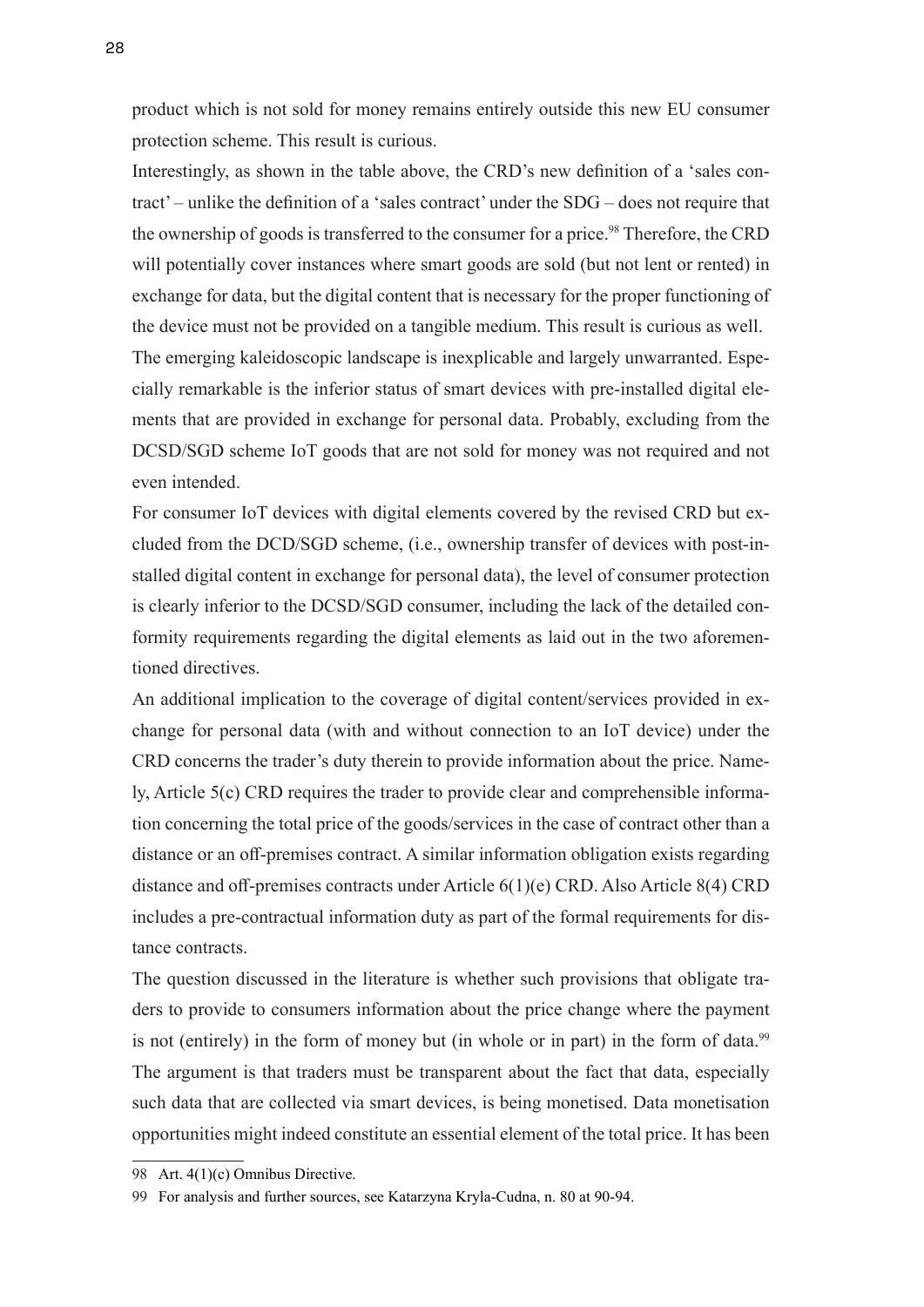<span id="page-28-0"></span>argued on the one hand, that hiding this fact might violate the CRD, and possibly, also consumer protection under Directive 2005/29/EC on unfair commercial practices.<sup>100</sup> On the other hand, the term 'price' is being consistently used in the DCSD to indicate a situation of money payment, in contrast to payment via data.101 Assuming a uniform terminology, the CRD provisions that impose price transparency duties possibly do not apply to data-paying consumers. As a partial alterative (or supplement), the data paying-consumer, now in her role as a data subject, should benefit from quite extensive transparency obligations already imposed on the data processor, e.g. under Articles 12-14 GDPR.

#### **4.3.3. Application of the SGD to IoT Goods**

Regarding goods with digital elements that do fall under the SGD, the directive's protection scheme covers the digital components alongside the physical elements.102 It sets forth specific objective requirements for conformity that are typical to digital content and services, such as the duty to inform the consumer and to supply updates, including security updates that are necessary to keep those goods in conformity.<sup>103</sup>

At the same time, some of the protections embodied in the DCSD are lacking in the SGD, such as the obligations of the trader regarding user-generated content in the case of termination. In addition, the SGD does not include a detailed provision comparable to Article 19 of the DCSD regarding modifications in the digital content or services and the consumer protection safeguards therein (e.g., the requirements that unilateral modifications in the digital components initiated by the trader should be made without additional cost to the consumer).<sup>104</sup> It has been argued that on the matter of remedies for lack of conformity, the SGD is expected to effectively reduce the level of consumer protection in some Member States due to the hierarchical structure of remedies that bars immediate termination by the consumer (with some exceptions).105 As a consequence of bringing all goods with digital elements under the wings of the SGD, both price and data-paying consumers will suffer from these gaps.

<sup>100</sup> ibid at 92-94.

<sup>101</sup> Art. 2(7) DCSD ('"price" means money or a digital representation of value that is due in exchange for the supply of digital content or a digital service').

<sup>102</sup> Recitals 14-15 SGD.

<sup>103</sup> Art. 7(3) SGD.

<sup>104</sup> Axel Metzger, 'Verträge über digitale Inhalte und digitale Dienstleistungen: Neuer BGB-Vertragstypus oder punktuelle Reform?', 12 JZ (2019), 577-586, at 578.

<sup>105</sup> Carvalho (2019) n. 76 at 201.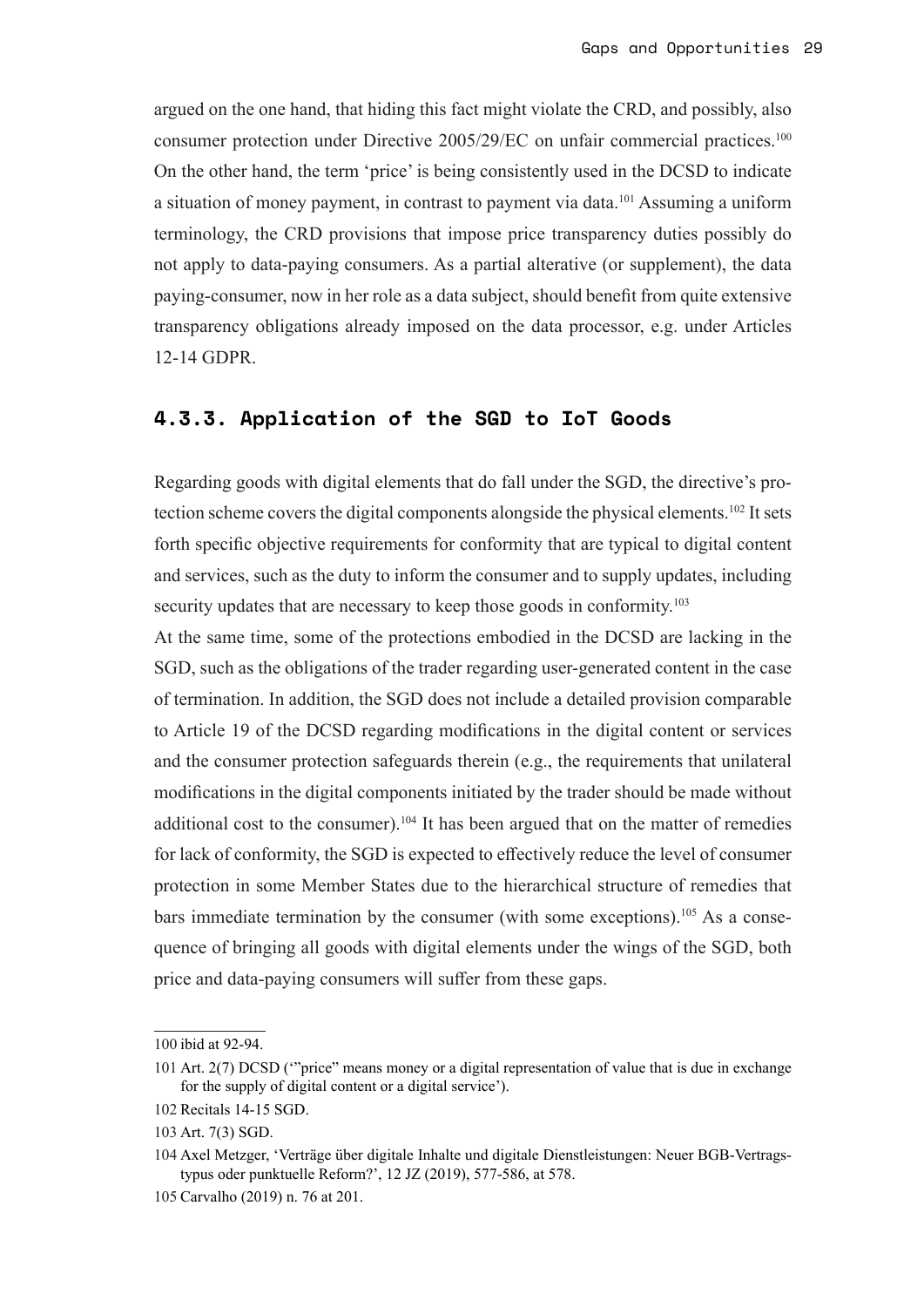## <span id="page-29-0"></span>**5. Data Portability**

### **5.1. Data Portability Rights under the DCSD**

Do data-paying consumers have a 'right to data portability' styled in the shape of the GDPR model? Already on the basis of earlier DCD drafts it was observed that the GDPR rights are more vigorous than the slightly comparable arrangement the DCD had proposed.<sup>106</sup> It therefore seemed preferable to subject personal data directly and exclusively to the GDPR regime when such personal data was the means of consumer counter-performance.107

In the end, the DCSD adopted a clear GDPR-priority rule for personal data concerning the obligations of the trader in case of termination.<sup>108</sup> As indicated above, the DCSD more generally cannot derogate from the rights of the data subject under the GDPR (the 'no prejudice' rule), which covers, among other things, the rights to withdraw consent to data collection and processing anytime at will, to demand deletion of data collected based on withdrawn consent, and to require the retrieval and transfer of personal data to another entity.<sup>109</sup>

If, for instance, a data-paying consumer withdraws consent for processing of personal data she has provided as counter-performance, Article 20 GDPR governs the data portability rights with respect to that personal data. It is debatable whether this act of withdrawal constitutes also (consequential) termination of the contract by the consumer,<sup>110</sup> which would trigger Article 16 DCSD and its more limited portability rights concerning 'any content other than personal data' which was 'provided or created' by the consumer when using the digital service. Alternatively, the consumer must separately terminate the contract according to the modalities and for grounds recognised under domestic contract law in order to benefit from those rights. Either way, it seems reasonable to allow termination by the trader once consent is withdrawn, which essentially leads to the same result.

<sup>106</sup> Axel Metzger et al. (2018), n. 10 at 103-105.

<sup>107</sup> ibid at 105. cf Janal, 'Data Portability - A Tale of Two Concepts', 8 (2017) JIPITEC 59, 68 (proposed a consumer right of choice regarding data portability in case of parallel application of the DCD draft and Art. 20 GDPR).

<sup>108</sup> Art. 16(2) DCSD.

<sup>109</sup> See above III.A.2.

<sup>110</sup> Vanessa Mak (2016) n. 21 at 9 (discussing the tension between withdrawal of consent and its consequences under data protection law and the contractual consequences of such withdrawal); Schmidt-Kessel et. al., 'Die Richtlinienvorschläge der Kommission zu Digitalen Inhalten und Online-Handel - Teil 2', (2016) n. 5 at 60.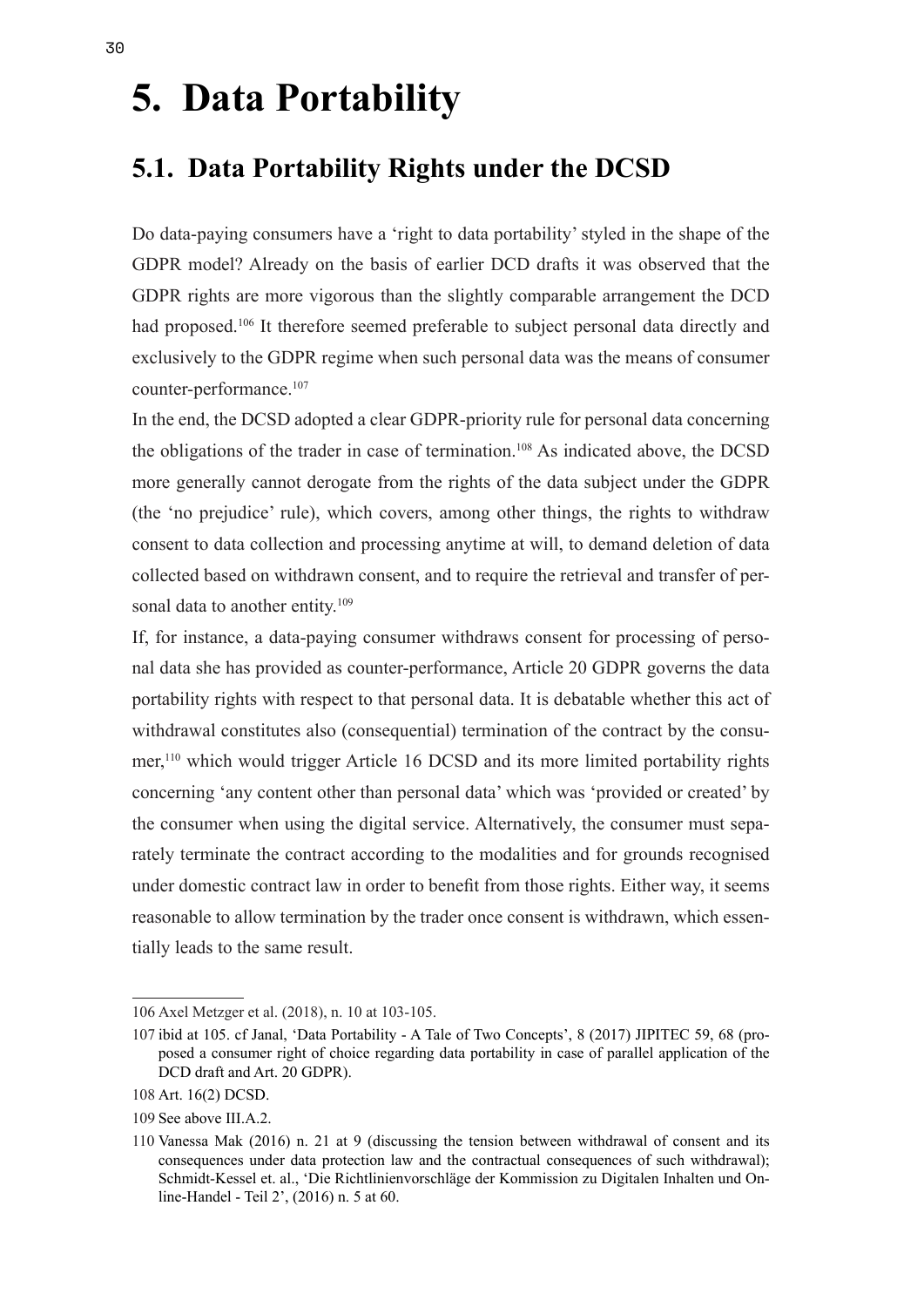### <span id="page-30-0"></span>**5.2. Evaluation**

It is interesting to pause and observe the slight formulation difference between the phrase 'provided or created when using the digital content or digital service' in the context of Article 16 DCSD (obligations of the trader in the case of termination regarding user-generated content) as compared to the phrase 'upload or create with the use of the digital content or digital service' in the context of the coverage rule of Article 3 as explained in Recital 24 DCSD.

In the former case, the language of the provision indicates an affirmative conduct by the consumer. Such a conclusion is supported by the examples listed in Recital 69, which mentions 'digital images, video and audio files and content created on mobile devices.' At the same time, passively provided non-personal data is not explicitly excluded from the scope of the DCSD's data portability right. The debate described in the context of Article 3 DCD (see above Section 3.2) might assume similar counters also when data portability under Article 16 DCD is at focus, namely, whether consumers who provide non-personal data in a passive manner are entitled to the rights under Article 16(3)-(4) DCSD. The practical implications will be less dramatic, though, as reality scenarios - specifically involving user-generated content, which the directive explicitly targets - are less likely raise many doubts as under Article 3.

As indicated, the newly available data portability rights, such as regarding the traders' obligation to discontinue use or the right of data retrieval, are limited to termination situations. They are further subject to broad exceptions under Article 16(3) DCSD, as it has been the case under previous versions of the DCD draft. Commentators criticised this situation, but the flaw was not mended in the final DCSD text.<sup>111</sup>

Unlike the position of a data subject under Article 20 GDPR, the DCSD consumer does not have a right to demand data to be transferred directly to a third party.<sup>112</sup> In this sense, the DCSD does not contain fully-fledged portability rights in the meaning of the term under the GDPR. Further, as the DCSD generally does not regulate relationships between consumers and third parties (such as a service provider that contracts with the trader to provide certain digital content or perform digital services), the consumer has no retrieval rights against third parties under the DCSD. Instead, Recital 13 DCSD provides generally that regulating liability claims of a consumer against a third party

<sup>111</sup> See e.g., Axel Metzger (2019) n. 104 at 583.

<sup>112</sup> cf. Art. 20(2) GDPR ('In exercising his or her right to data portability pursuant to paragraph 1, the data subject shall have the right to have the personal data transmitted directly from one controller to another, where technically feasible').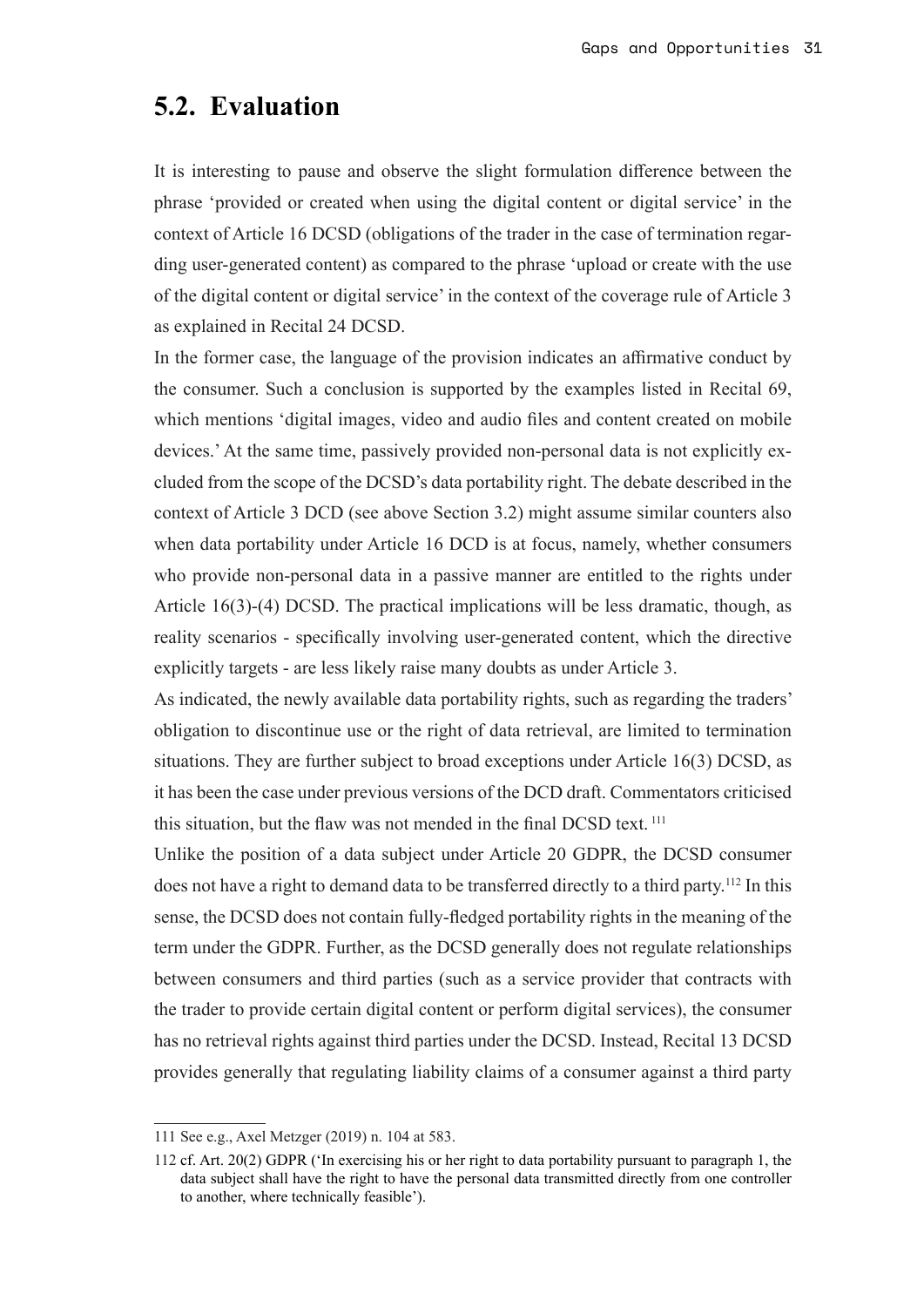<span id="page-31-0"></span>other than a trader that supplies or undertakes to supply the digital content or digital service remains permissive.

## **6. Conformity and Non-Discrimination**

The Commission's draft proposed a structural hierarchy between subjective and objective conformity criteria. Namely, objective conformity criteria should be taken into consideration only to the extent that important aspects of the transaction are not stipulated in the contract in a clear and comprehensive manner (Article 6(2) COM-DCD). That draft suggested to take into consideration - while applying objective conformity criteria - the question whether digital content is supplied in exchange for a price or other counter performance than money.<sup>113</sup>

By comparison, the Parliament's draft suggested to introduce more elaborate objective conformity requirements, and importantly, to remove the hierarchy between subjective and objective conformity factors. It also removed the objective conformity criterion taking into account the type of counter-performance (money versus other types of counter-performance, such as data). In the end, the argument for eliminating from the draft, to the extent possible, provisions that discriminated between money-paying consumers and data-paying consumers gained a small victory on this point.

In line with the Parliament's approach, also the argument for putting subjective and objective conformity criteria on equal footing in order to achieve a higher level of consumer protection is now anchored in the DCSD. Both objective and subjective conformity criteria must be considered, and there is no priority to subjective criteria.<sup>114</sup> Protection is essentially independent of the type of counter-performance, and Article 8 now stipulates a fairly detailed scheme of objective conformity requirements that importantly includes the obligation to provide updates (including security updates) as well as any accessories and instructions which the consumer may reasonably expect to receive.

In the final analysis, many coverage and discrimination concerns against data-paying consumers have been resolved. DCSD essentially provides similar conformity protection to consumers irrespective of the type of counter-performance, which can be

<sup>113</sup> Art. 6.2(a) COM-DCD.

<sup>114</sup> Art. 6 DCSD; Art. 8(1) DCSD (listing objective requirements for conformity '[i]n addition to complying with any subjective requirement for conformity…').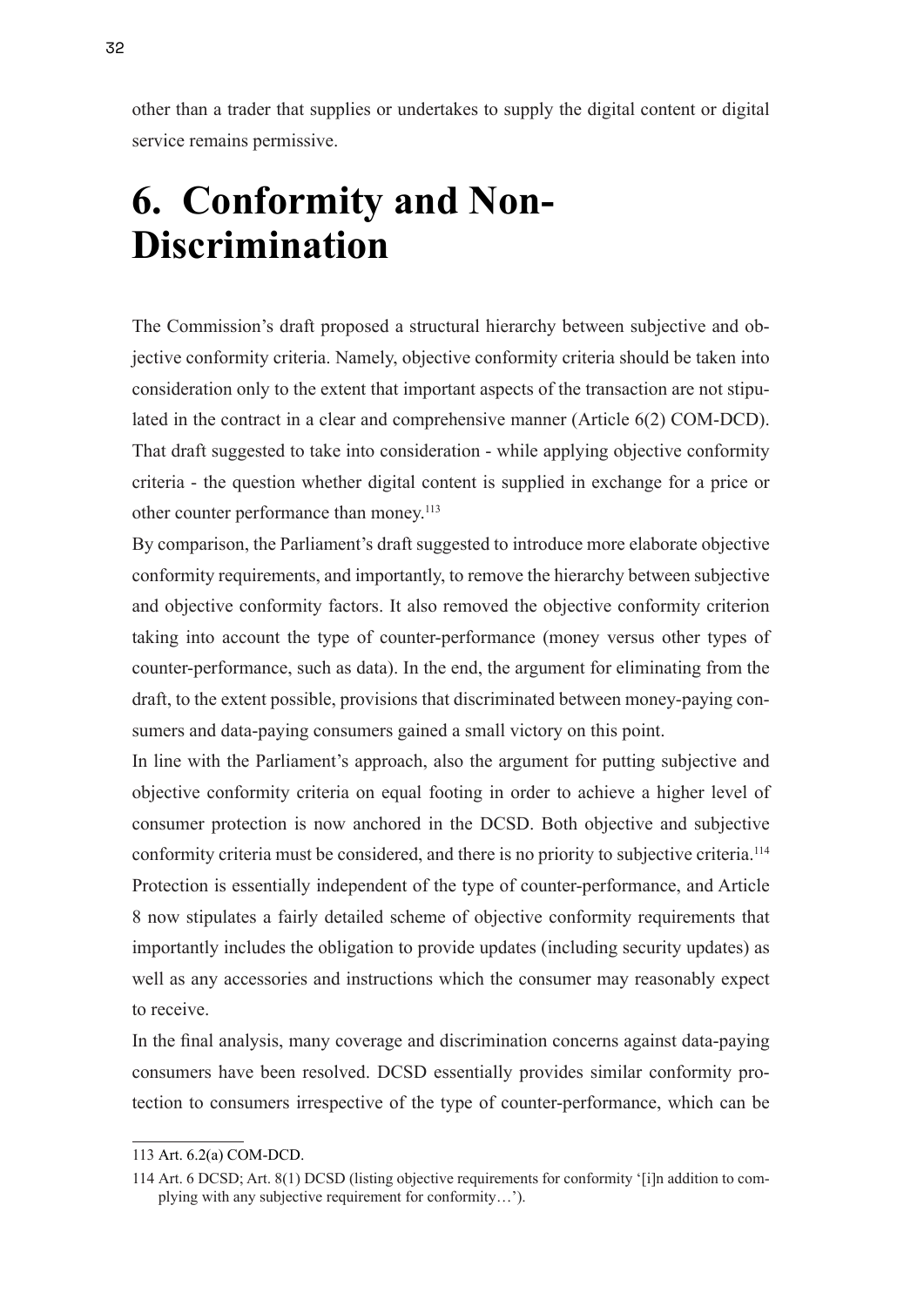<span id="page-32-0"></span>observed also in some other important areas such as the trader duty to supply (Article 5), burden of proof (Article 12), and the rights of consumers in case of modifications of the digital content or service (Article 19).115 Yet, especially in the area of conformity obligations, it is interesting to follow whether these will become in the future a meaningful instrument in the hands of data-paying consumers, or rather, they will predominantly prefer the remedy of termination.

## **7. Concluding Remarks**

Discussions surrounding the DCSD kept EU legislatures and legal experts in the area of consumer protection, contracts and data protection quite busy in recent years. The centre of gravity shifts now to national legislatures. After all, central elements affecting inter alia data-paying consumers, such as of contract formation and validity, remained unharmonised. Particularly on the issue of data as counter-performance, denying or limiting protection on national contract law level might pinch large holes in the harmonisation agenda envisioned by the directive.

A heterogeneous landscape remains in the case of multiparty scenarios. Participants in the chain of transaction alongside direct vendors, such as providers of technical support, security and/or maintenance services, third party suppliers of content or services, storage or data processors of any kind (especially, but not exclusively, in the context of IoT), are not affected by the directive.116 Despite admonitions by legal experts, the DCSD did to introduce more uniformity in this area. Another 'blind spot' in the DCSD/ SGD structure is its silence on potential legal obligations of data-paying consumers with respect to the data they provide, e.g., duty to provide, commitments regarding data quality, authenticity and accuracy.<sup>117</sup> This domain is entirely left to domestic law. Courts, as well, will have to weight in, specifically as regards areas to which the harmonised scheme does apply but leaves room for interpretation. The DCSD indeed has resolved many discussions on key elements raised during the legislative process.

<sup>115</sup> For more discussion on the consumer's rights, see Dirk Staudenmayer, 'Auf dem Weg zum digitalen Privatrecht – Verträge über digitale Inhalte', 35 *Neue Jurisitsche Wochenschrift* (2019), 2497- 2501, at 2498 ff.

<sup>116</sup> See e.g., discussion under Section 2 (level of harmonisation) and section 5.2 (data portability) above. See also, Karin Sein & Gerald Spindler (2019) n. 17 at 275 ('if the seller has made it sufficiently clear that the consumer has to acquire the "digital elements" from a third party, then the seller himself only remains liable for the "plastic and metal" part of the good.').

<sup>117</sup> cf. Louisa Specht, 'Datenverwertungsverträge zwischen Datenschutz und Vertragsfreiheit – Eckpfeiler eines neuen Datenschuldrechts' in Briner and Funk (eds.), *DGRI Jahrbuch 2017* (Dr. Otto Schmidt, 2018); Axel Metzger, 'Dienst gegen Daten: Ein synallagmatischer Vertrag', (2016) *Archiv für die civilistische Praxis*, 817-856, at 851 ff.; Philipp Hacker (2019) n. 5 at 180 ff.